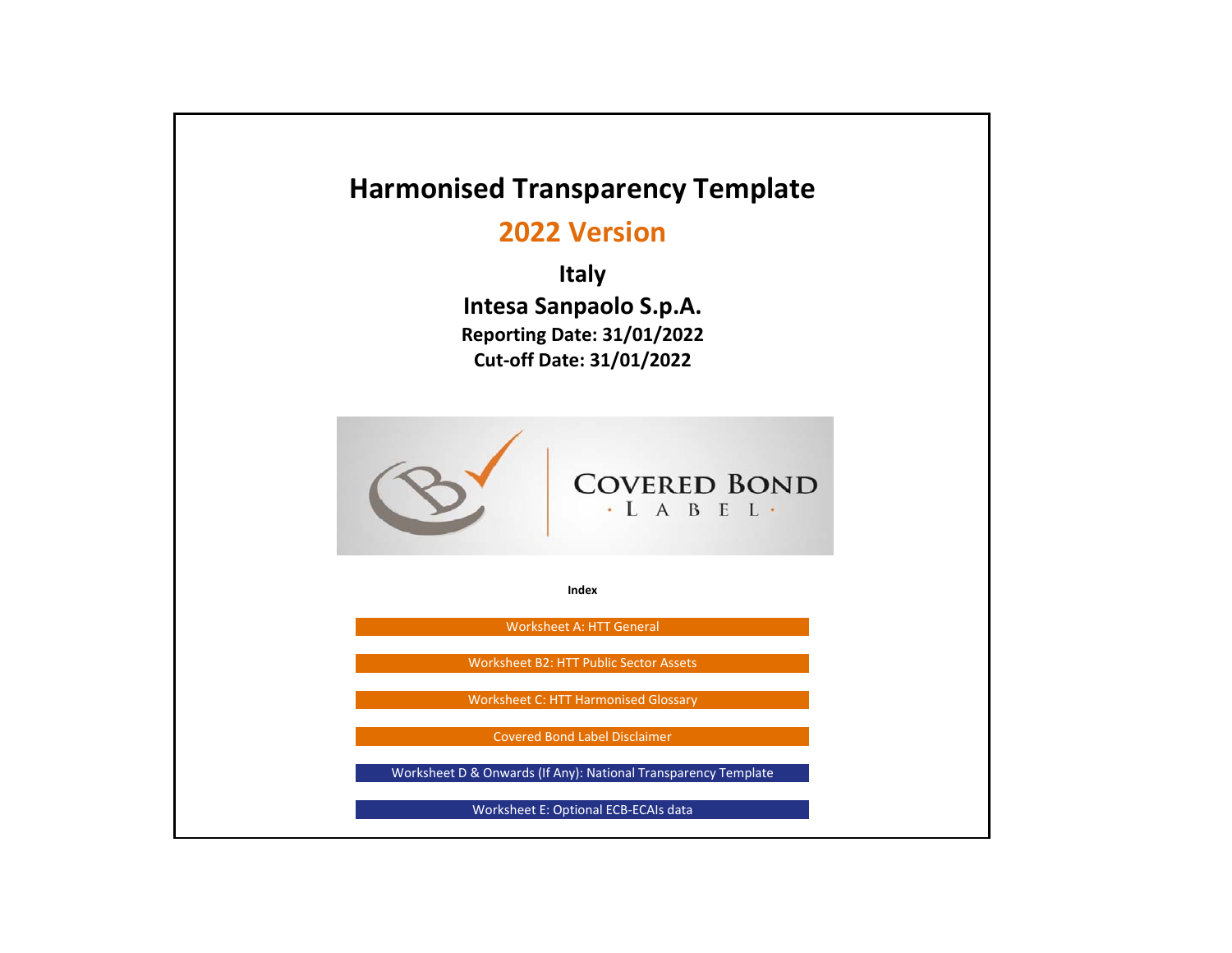# **A. Harmonised Transparency Template - General Information** *MACON* **<b>HTT 2022**

| <b>Reporting in Domestic Currency</b>                         |
|---------------------------------------------------------------|
| <b>CONTENT OF TAB A</b>                                       |
| 1. Basic Facts                                                |
| 2. Regulatory Summary                                         |
| 3. General Cover Pool / Covered Bond Information              |
| 4. References to Capital Requirements Regulation (CRR) 129(7) |
| 5. References to Capital Requirements Regulation (CRR) 129(1) |
| 6. Other relevant information                                 |

| <b>Field</b>  |                               |                                                 |
|---------------|-------------------------------|-------------------------------------------------|
| <b>Number</b> | 1. Basic Facts                |                                                 |
| G.1.1.1       | Country                       | Italy                                           |
| G.1.1.2       | <b>Issuer Name</b>            | Intesa Sanpaolo S.p.A.                          |
| G.1.1.3       | Link to Issuer's Website      | http://www.group.intesasanpaolo.com/scriptIsi   |
|               |                               | r0/si09/eng_index.jsp                           |
| G.1.1.4       | Cut-off date                  | 31/01/2022                                      |
|               | 2. Regulatory Summary         |                                                 |
| G.2.1.1       | <b>UCITS Compliance (Y/N)</b> |                                                 |
| G.2.1.2       | <b>CRR Compliance (Y/N)</b>   |                                                 |
|               |                               | http://www.group.intesasanpaolo.com/scriptIsi   |
|               |                               | r0/si09/investor_relations/eng_prospetti.jsp?ta |
| G.2.1.3       | <b>LCR</b> status             | bld=OBGmutCollPortMulti&tabParams=eyd0Y         |
|               |                               | WJJZCc6J09CR211dENvbGxQb3J0TXVsdGknfQ           |

|                    | 3. General Cover Pool / Covered Bond Information    |       |                           |                                  |                          |                                   |
|--------------------|-----------------------------------------------------|-------|---------------------------|----------------------------------|--------------------------|-----------------------------------|
|                    | <b>1.General Information</b>                        |       | Nominal (mn)              |                                  |                          |                                   |
| G.3.1.1            | <b>Total Cover Assets</b>                           |       | 4.158,3                   |                                  |                          |                                   |
| G.3.1.2            | <b>Outstanding Covered Bonds</b>                    |       | 3475                      |                                  |                          |                                   |
|                    | 2. Over-collateralisation (OC)                      |       | <b>Legal / Regulatory</b> | <b>Actual</b>                    | <b>Minimum Committed</b> | Purpose                           |
| G.3.2.1            | OC (%)                                              |       | $>0\%$                    | 19,7%                            | 7,5%                     | <b>Rating Agency Requirement</b>  |
| OG.3.2.1           | Optional information e.g. Asset Coverage Test (ACT) |       |                           |                                  |                          |                                   |
| OG.3.2.2           | Optional information e.g. OC (NPV basis)            |       |                           |                                  |                          |                                   |
| OG.3.2.3           |                                                     |       |                           |                                  |                          |                                   |
| OG.3.2.4           |                                                     |       |                           |                                  |                          |                                   |
| OG.3.2.5           |                                                     |       |                           |                                  |                          |                                   |
| OG.3.2.6           |                                                     |       |                           |                                  |                          |                                   |
|                    | 3. Cover Pool Composition                           |       | Nominal (mn)              |                                  | % Cover Pool             |                                   |
| G.3.3.1            | Mortgages                                           |       | 0,0                       |                                  | 0,0%                     |                                   |
| G.3.3.2            | <b>Public Sector</b>                                |       | 3.361,5                   |                                  | 80,8%                    |                                   |
| G.3.3.3            | Shipping                                            |       | 0,0                       |                                  | 0,0%                     |                                   |
| G.3.3.4            | Substitute Assets                                   |       | 796,8                     |                                  | 19,2%                    |                                   |
| G.3.3.5            | Other                                               |       | 0,0                       |                                  | 0,0%                     |                                   |
| G.3.3.6            |                                                     | Total | 4.158,3                   |                                  | 100,0%                   |                                   |
|                    | 4. Cover Pool Amortisation Profile                  |       | <b>Contractual</b>        | <b>Expected Upon Prepayments</b> | % Total Contractual      | % Total Expected Upon Prepayments |
|                    |                                                     |       |                           |                                  |                          |                                   |
| G.3.4.1            | Weighted Average Life (in years)                    |       | 13,3                      | ND3                              |                          |                                   |
|                    |                                                     |       |                           |                                  |                          |                                   |
|                    | Residual Life (mn)                                  |       |                           |                                  |                          |                                   |
|                    | By buckets:                                         |       |                           |                                  |                          |                                   |
| G.3.4.2            | $0 - 1Y$                                            |       | 31,5                      | ND3                              | 0,9%                     |                                   |
| G.3.4.3            | $1 - 2Y$                                            |       | 37,0                      | ND3                              | 1,1%                     |                                   |
| G.3.4.4            | $2 - 3Y$                                            |       | 97,0                      | ND3                              | 2,9%                     |                                   |
| G.3.4.5            | $3 - 4Y$                                            |       | 350,4                     | ND3                              | 10,4%                    |                                   |
| G.3.4.6            | $4 - 5Y$                                            |       | 219,0                     | ND3                              | 6,5%                     |                                   |
| G.3.4.7            | $5 - 10Y$                                           |       | 373,5                     | ND3                              | 11,1%                    |                                   |
| G.3.4.8            | $10+Y$                                              |       | 2.253,0                   | ND3                              | 67,0%                    |                                   |
| G.3.4.9            |                                                     | Total | 3.361,5                   | 0,0                              | 100,0%                   | 0,0%                              |
|                    | <b>5. Maturity of Covered Bonds</b>                 |       | <b>Initial Maturity</b>   | <b>Extended Maturity</b>         | % Total Initial Maturity | % Total Extended Maturity         |
| G.3.5.1            | Weighted Average life (in years)                    |       | 2,8                       | 3,8                              |                          |                                   |
|                    |                                                     |       |                           |                                  |                          |                                   |
|                    | Maturity (mn)                                       |       |                           |                                  |                          |                                   |
| G.3.5.2<br>G.3.5.3 | By buckets:<br>$0 - 1Y$                             |       | 150,0                     | 0,0                              | 4,3%                     | 0,0%                              |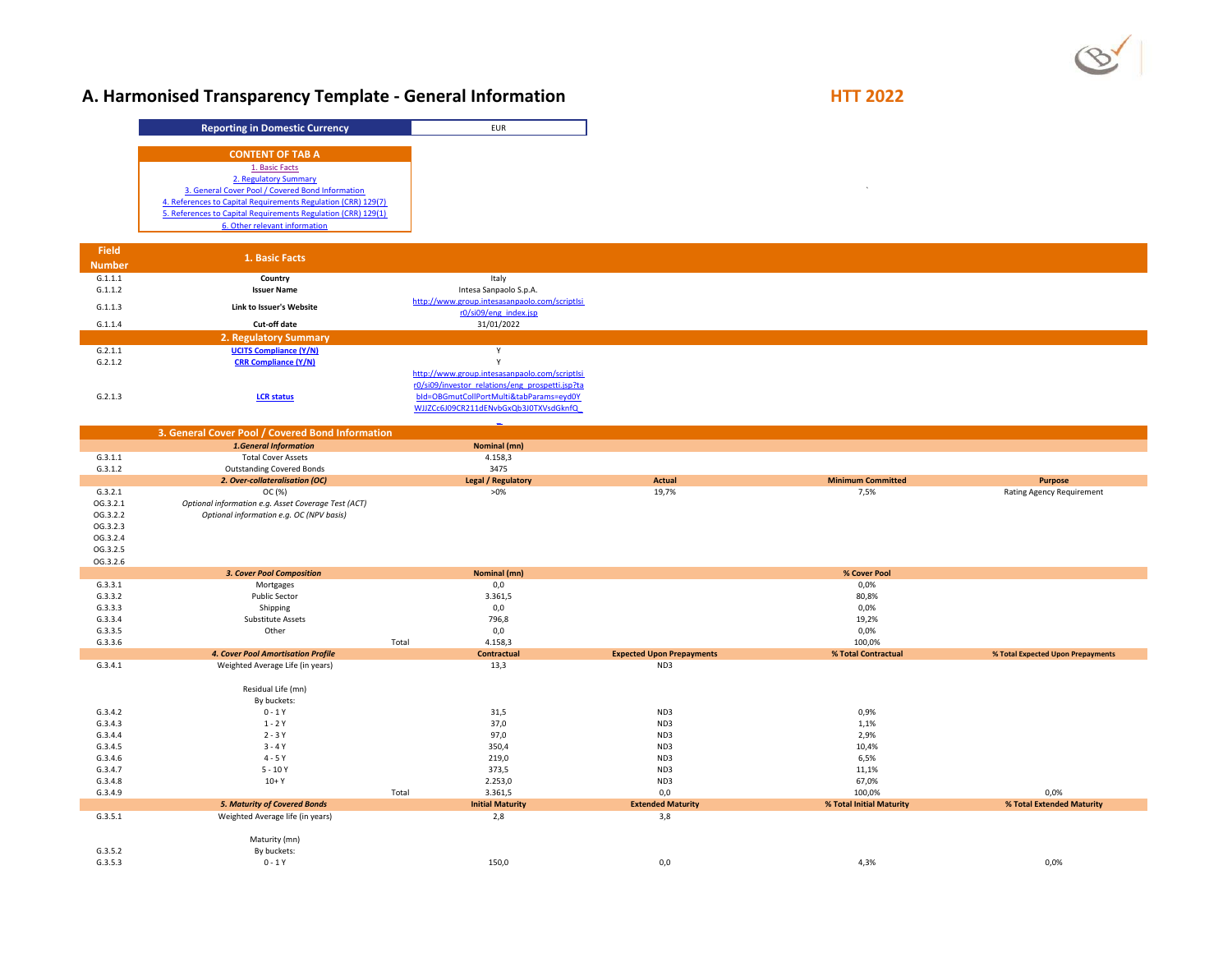| G.3.5.4              | 1 - 2 Y                                                           |       | 1.275,0                       | 150,0                        | 36,7%               | 4,3%            |
|----------------------|-------------------------------------------------------------------|-------|-------------------------------|------------------------------|---------------------|-----------------|
| G.3.5.5              | $2 - 3Y$                                                          |       | 1.050,0                       | 1.275,0                      | 30,2%               | 36,7%           |
| G.3.5.6              | $3 - 4Y$                                                          |       | 0,0                           | 1.050,0                      | 0,0%                | 30,2%           |
|                      | $4 - 5Y$                                                          |       | 1.000,0                       |                              | 28,8%               | 0,0%            |
| G.3.5.7              |                                                                   |       |                               | 0,0                          |                     |                 |
| G.3.5.8              | $5 - 10Y$                                                         |       | 0,0                           | 1.000,0                      | 0,0%                | 28,8%           |
| G.3.5.9              | $10+Y$                                                            |       | 0,0                           | 0,0                          | 0,0%                | 0,0%            |
| G.3.5.10             |                                                                   | Total | 3.475,0                       | 3.475,0                      | 100,0%              | 100,0%          |
|                      | 6. Cover Assets - Currency                                        |       | Nominal [before hedging] (mn) | Nominal [after hedging] (mn) | % Total [before]    | % Total [after] |
|                      |                                                                   |       |                               |                              |                     |                 |
| G.3.6.1              | EUR                                                               |       | 3.361,5                       | ND <sub>2</sub>              | 100,0%              |                 |
| G.3.6.2              | AUD                                                               |       | 0,0                           | ND <sub>2</sub>              | 0,0%                |                 |
| G.3.6.3              | <b>BRL</b>                                                        |       | 0,0                           | ND <sub>2</sub>              | 0,0%                |                 |
| G.3.6.4              | CAD                                                               |       | 0,0                           | ND <sub>2</sub>              | 0,0%                |                 |
| G.3.6.5              | CHF                                                               |       | 0,0                           | ND <sub>2</sub>              | 0,0%                |                 |
|                      |                                                                   |       |                               |                              |                     |                 |
| G.3.6.6              | CZK                                                               |       | 0,0                           | ND <sub>2</sub>              | 0,0%                |                 |
| G.3.6.7              | <b>DKK</b>                                                        |       | 0,0                           | ND <sub>2</sub>              | 0,0%                |                 |
| G.3.6.8              | GBP                                                               |       | 0,0                           | ND <sub>2</sub>              | 0,0%                |                 |
| G.3.6.9              | HKD                                                               |       | 0,0                           | ND <sub>2</sub>              | 0,0%                |                 |
|                      |                                                                   |       |                               |                              |                     |                 |
| G.3.6.10             | JPY                                                               |       | 0,0                           | ND <sub>2</sub>              | 0,0%                |                 |
| G.3.6.11             | <b>KRW</b>                                                        |       | 0,0                           | ND <sub>2</sub>              | 0,0%                |                 |
| G.3.6.12             | <b>NOK</b>                                                        |       | 0,0                           | ND <sub>2</sub>              | 0,0%                |                 |
| G.3.6.13             | PLN                                                               |       | 0,0                           | ND <sub>2</sub>              | 0,0%                |                 |
| G.3.6.14             | <b>SEK</b>                                                        |       | 0,0                           | ND <sub>2</sub>              | 0,0%                |                 |
|                      |                                                                   |       |                               |                              |                     |                 |
| G.3.6.15             | SGD                                                               |       | 0,0                           | ND <sub>2</sub>              | 0,0%                |                 |
| G.3.6.16             | <b>USD</b>                                                        |       | 0,0                           | ND <sub>2</sub>              | 0,0%                |                 |
| G.3.6.17             | Other                                                             |       | 0,0                           | ND <sub>2</sub>              | 0,0%                |                 |
| G.3.6.18             |                                                                   | Total | 3.361,5                       | 0,0                          | 100,0%              | 0,0%            |
|                      | 7. Covered Bonds - Currency                                       |       | Nominal [before hedging] (mn) | Nominal [after hedging] (mn) | % Total [before]    | % Total [after] |
| G.3.7.1              | EUR                                                               |       | 3.475,0                       | ND <sub>2</sub>              |                     |                 |
|                      |                                                                   |       |                               |                              | 100,0%              |                 |
| G.3.7.2              | AUD                                                               |       | 0,0                           | ND <sub>2</sub>              | 0,0%                |                 |
| G.3.7.3              | <b>BRL</b>                                                        |       | 0,0                           | ND <sub>2</sub>              | 0,0%                |                 |
| G.3.7.4              | CAD                                                               |       | 0,0                           | ND <sub>2</sub>              | 0,0%                |                 |
| G.3.7.5              | CHF                                                               |       | 0,0                           | ND <sub>2</sub>              | 0,0%                |                 |
| G.3.7.6              | CZK                                                               |       | 0,0                           | ND <sub>2</sub>              | 0,0%                |                 |
|                      |                                                                   |       |                               |                              |                     |                 |
| G.3.7.7              | <b>DKK</b>                                                        |       | 0,0                           | ND <sub>2</sub>              | 0,0%                |                 |
| G.3.7.8              | GBP                                                               |       | 0,0                           | ND <sub>2</sub>              | 0,0%                |                 |
| G.3.7.9              | HKD                                                               |       | 0,0                           | ND <sub>2</sub>              | 0,0%                |                 |
| G.3.7.10             | JPY                                                               |       | 0,0                           | ND <sub>2</sub>              | 0,0%                |                 |
|                      |                                                                   |       |                               |                              |                     |                 |
| G.3.7.11             | KRW                                                               |       | 0,0                           | ND <sub>2</sub>              | 0,0%                |                 |
| G.3.7.12             | <b>NOK</b>                                                        |       | 0,0                           | ND <sub>2</sub>              | 0,0%                |                 |
| G.3.7.13             | PLN                                                               |       | $_{0,0}$                      | ND <sub>2</sub>              | 0,0%                |                 |
| G.3.7.14             | <b>SEK</b>                                                        |       | 0,0                           | ND <sub>2</sub>              | 0,0%                |                 |
| G.3.7.15             | SGD                                                               |       | 0,0                           | ND <sub>2</sub>              | 0,0%                |                 |
| G.3.7.16             | USD                                                               |       | 0,0                           | ND <sub>2</sub>              | 0,0%                |                 |
|                      |                                                                   |       |                               |                              |                     |                 |
| G.3.7.17             | Other                                                             |       | 0,0                           | ND <sub>2</sub>              | 0,0%                |                 |
| G.3.7.18             |                                                                   | Total | 3.475,0                       | 0,0                          | 100,0%              | 0,0%            |
|                      | 8. Covered Bonds - Breakdown by interest rate                     |       | Nominal [before hedging] (mn) | Nominal [after hedging] (mn) | % Total [before]    | % Total [after] |
| G.3.8.1              | Fixed coupon                                                      |       | 0,0                           | ND <sub>2</sub>              | 0,0%                |                 |
| G.3.8.2              | Floating coupon                                                   |       | 3.475,0                       | ND <sub>2</sub>              | 100,0%              |                 |
|                      |                                                                   |       |                               |                              |                     |                 |
| G.3.8.3              |                                                                   |       |                               |                              |                     |                 |
| G.3.8.4              | Other                                                             |       | 0,0                           | ND <sub>2</sub>              | 0,0%                |                 |
|                      |                                                                   | Total | 3.475,0                       | 0,0                          | 100,0%              | 0,0%            |
|                      | 9. Substitute Assets - Type                                       |       | Nominal (mn)                  |                              | % Substitute Assets |                 |
|                      |                                                                   |       |                               |                              |                     |                 |
| G.3.9.1              | Cash                                                              |       | 796,8                         |                              | 100,0%              |                 |
| G.3.9.2              |                                                                   |       | 0,0                           |                              | 0,0%                |                 |
|                      | Exposures to/guaranteed by Supranational, Sovereign, Agency (SSA) |       |                               |                              |                     |                 |
| G.3.9.3              | Exposures to central banks                                        |       | 0,0                           |                              |                     |                 |
| G.3.9.4              | Exposures to credit institutions                                  |       | 0,0                           |                              | 0,0%                |                 |
|                      |                                                                   |       |                               |                              |                     |                 |
| G.3.9.5              | Other                                                             |       | 0,0                           |                              | 0,0%                |                 |
| G.3.9.6              |                                                                   | Total | 796,8                         |                              | 100,0%              |                 |
|                      | 10. Substitute Assets - Country                                   |       | Nominal (mn)                  |                              | % Substitute Assets |                 |
| G.3.10.1             | Domestic (Country of Issuer)                                      |       | 796,8                         |                              | 100,0%              |                 |
| G.3.10.2             | Eurozone                                                          |       | 0,0                           |                              | 0,0%                |                 |
| G.3.10.3             | Rest of European Union (EU)                                       |       | 0,0                           |                              | 0,0%                |                 |
|                      |                                                                   |       |                               |                              |                     |                 |
| G.3.10.4             | European Economic Area (not member of EU)                         |       | 0,0                           |                              | 0,0%                |                 |
| G.3.10.5             | Switzerland                                                       |       | 0,0                           |                              | 0,0%                |                 |
| G.3.10.6             | Australia                                                         |       | 0,0                           |                              | 0,0%                |                 |
| G.3.10.7<br>G.3.10.8 | Brazil<br>Canada                                                  |       | 0,0<br>0.0                    |                              | 0,0%<br>0.0%        |                 |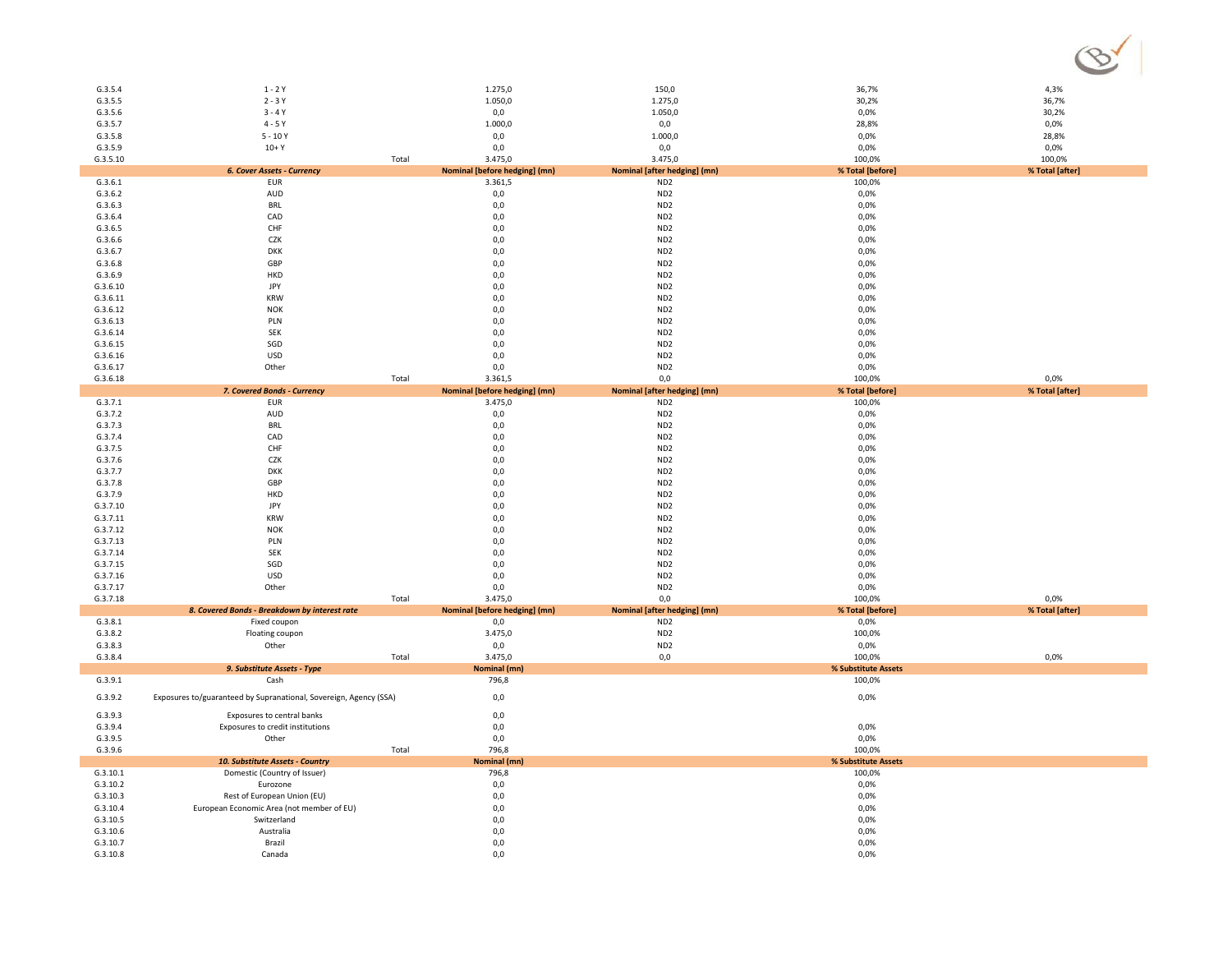|           |                                                                                                                                                                                                                                |                                             |                                    |                             | $\checkmark$    |
|-----------|--------------------------------------------------------------------------------------------------------------------------------------------------------------------------------------------------------------------------------|---------------------------------------------|------------------------------------|-----------------------------|-----------------|
|           |                                                                                                                                                                                                                                |                                             |                                    |                             |                 |
| G.3.10.9  | Japan                                                                                                                                                                                                                          | 0,0                                         |                                    | 0,0%                        |                 |
| G.3.10.10 | Korea                                                                                                                                                                                                                          | 0,0                                         |                                    | 0,0%                        |                 |
| G.3.10.11 | New Zealand                                                                                                                                                                                                                    | 0,0                                         |                                    | 0,0%                        |                 |
| G.3.10.12 | Singapore                                                                                                                                                                                                                      | 0,0                                         |                                    | 0,0%                        |                 |
| G.3.10.13 | US                                                                                                                                                                                                                             | 0,0                                         |                                    | 0,0%                        |                 |
| G.3.10.14 | Other                                                                                                                                                                                                                          | 0,0                                         |                                    | 0,0%                        |                 |
| G.3.10.15 |                                                                                                                                                                                                                                | <b>Total EU</b><br>796,8                    |                                    |                             |                 |
| G.3.10.16 |                                                                                                                                                                                                                                | 796,8<br>Total                              |                                    | 100.0%                      |                 |
|           | 11. Liquid Assets                                                                                                                                                                                                              | Nominal (mn)                                |                                    | % Cover Pool                | % Covered Bonds |
| G.3.11.1  | Substitute and other marketable assets                                                                                                                                                                                         | 796,8                                       |                                    | 19,2%                       | 22,9%           |
| G.3.11.2  | Central bank eligible assets                                                                                                                                                                                                   | 0,0                                         |                                    | 0,0%                        | 0,0%            |
| G.3.11.3  | Other                                                                                                                                                                                                                          | 0,0                                         |                                    | 0,0%                        | 0,0%            |
| G.3.11.4  |                                                                                                                                                                                                                                | Total<br>796,8                              |                                    | 19,2%                       | 22,9%           |
|           | 12. Bond List                                                                                                                                                                                                                  |                                             |                                    |                             |                 |
| G.3.12.1  | <b>Bond list</b>                                                                                                                                                                                                               | https://www.coveredbondlabel.com/issuer/20/ |                                    |                             |                 |
|           | 13. Derivatives & Swaps                                                                                                                                                                                                        |                                             |                                    |                             |                 |
| G.3.13.1  | Derivatives in the register / cover pool [notional] (mn)                                                                                                                                                                       | 3.361,5                                     |                                    |                             |                 |
| G.3.13.2  | Type of interest rate swaps (intra-group, external or both)                                                                                                                                                                    | intra-group                                 |                                    |                             |                 |
| G.3.13.3  | Type of currency rate swaps (intra-group, external or both)                                                                                                                                                                    | ND <sub>2</sub>                             |                                    |                             |                 |
|           | 4. References to Capital Requirements Regulation (CRR)                                                                                                                                                                         |                                             |                                    |                             |                 |
|           | 129(7)                                                                                                                                                                                                                         | <b>Row</b>                                  | <b>Row</b>                         |                             |                 |
|           | The issuer believes that, at the time of its issuance and based on transparency data made publicly available by the issuer, these covered bonds would satisfy the eligibility criteria for Article 129(7) of the Capital Requi |                                             |                                    |                             |                 |
|           | whether or not exposures in the form of covered bonds are eligible to preferential treatment under Regulation (EU) 575/2013 is ultimately a matter to be determined by a relevant investor institution and its relevant superv |                                             |                                    |                             |                 |
| G.4.1.1   | Value of the cover pool outstanding covered bonds:<br>(i)                                                                                                                                                                      | 38                                          |                                    |                             |                 |
| G.4.1.2   | Value of covered bonds:<br>(i)                                                                                                                                                                                                 | 39                                          |                                    |                             |                 |
| G.4.1.3   | (ii)<br>Geographical distribution:                                                                                                                                                                                             | 43 for Mortgage Assets                      | <b>48 for Public Sector Assets</b> |                             |                 |
| G.4.1.4   | (ii)<br>Type of cover assets:                                                                                                                                                                                                  | 52                                          |                                    |                             |                 |
| G.4.1.5   | (ii)<br>Loan size:                                                                                                                                                                                                             | 186 for Residential Mortgage Assets         | 412 for Commercial Mortgage Assets | 18 for Public Sector Assets |                 |
| G.4.1.6   | Interest rate risk - cover pool:<br>(ii)                                                                                                                                                                                       | 149 for Mortgage Assets                     | 129 for Public Sector Assets       |                             |                 |
|           |                                                                                                                                                                                                                                |                                             |                                    |                             |                 |
| G.4.1.7   | Currency risk - cover pool:<br>(ii)                                                                                                                                                                                            |                                             |                                    |                             |                 |
| G.4.1.8   | Interest rate risk - covered bond:<br>(ii)                                                                                                                                                                                     | 111<br>163                                  |                                    |                             |                 |

G.4.1.10 (Please refer to "Tab D. HTT Harmonised Glossary" for hedging strategy) 17 for Harmonised Glossary *(iii)* Maturity structure of cover assets: 65<br> *(iii)* Maturity structure of covered bonds: 88<br>Percentage of Ioans more than ninety days past due: 179 for Mortgage Assets

*(iii) Maturity structure of covered bonds:*  88 *(iv) Percentage of loans more than ninety days past due:* 179 for Mortgage Assets 166 for Public Sector Assets

 $(8)$ 

**5. References to Capital Requirements Regulation (CRR)** 

G.4.1.11

G.4.1.12

G.4.1.13

|           | 129(1)                                                 |                        |
|-----------|--------------------------------------------------------|------------------------|
| G.5.1.1   | Exposure to credit institute credit quality step 1 & 2 |                        |
|           | 6. Other relevant information                          |                        |
|           | 1. Optional information e.g. Rating triggers           |                        |
| OG.6.1.1  | NPV Test (passed/failed)                               | Not Apllicable         |
| OG.6.1.2  | Interest Covereage Test (passe/failed)                 | Not Apllicable         |
| OG.6.1.3  | Cash Manager                                           | Intesa Sanpaolo S.p.A. |
| OG.6.1.4  | <b>Account Bank</b>                                    | Intesa Sanpaolo S.p.A. |
| OG.6.1.5  | Stand-by Account Bank                                  | Not Apllicable         |
| OG.6.1.6  | Servicer                                               | Intesa Sanpaolo S.p.A. |
| OG.6.1.7  | Interest Rate Swap Provider                            | Intesa Sanpaolo S.p.A. |
| OG.6.1.8  | Covered Bond Swap Provider                             | Intesa Sanpaolo S.p.A. |
| OG.6.1.9  | Paying Agent                                           | Deutsche Bank S.p.A.   |
| OG.6.1.10 | Other optional/relevant information                    |                        |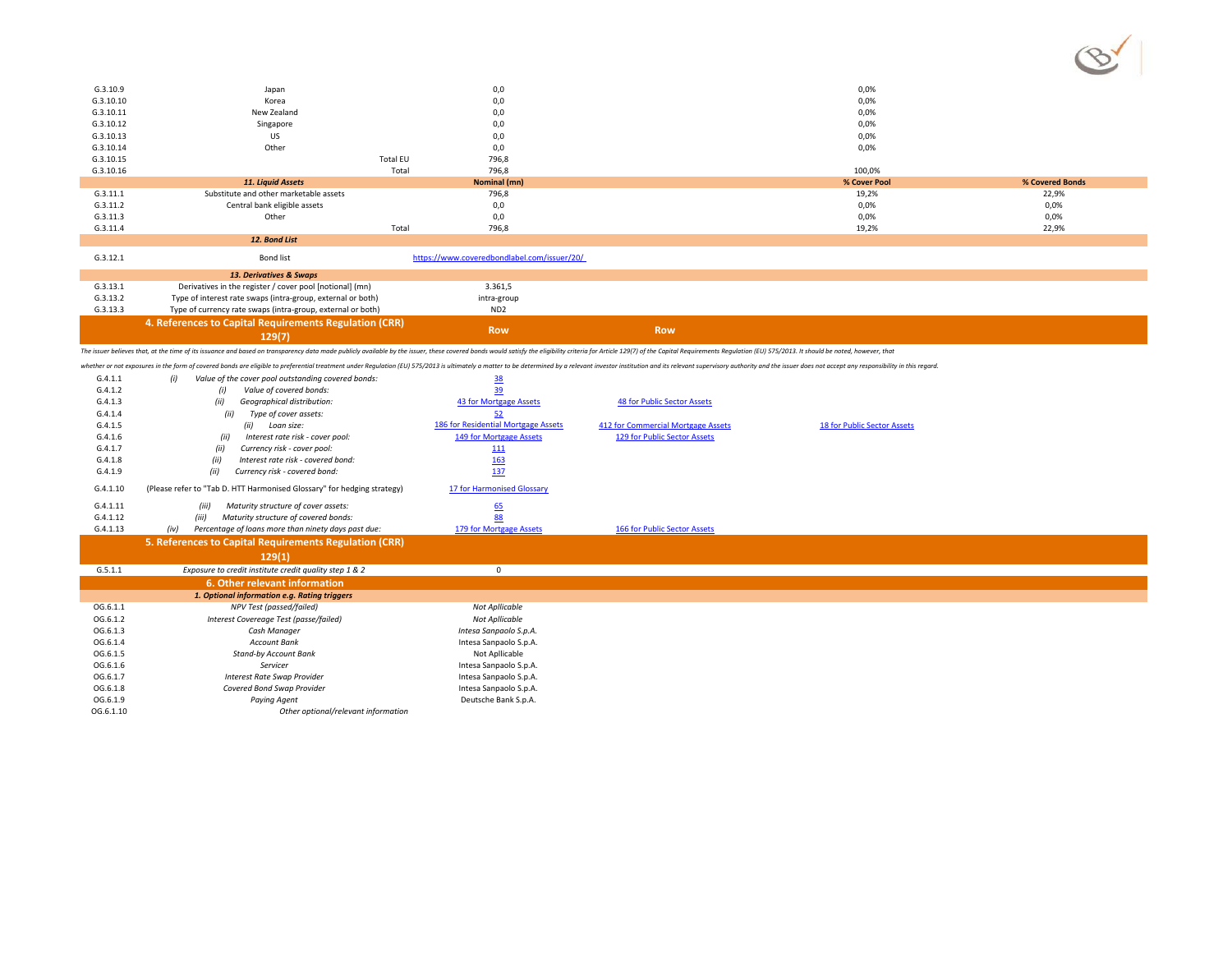# **B2. Harmonised Transparency Template - Public Sector Assets HTT 2022**

|                        | <b>Reporting in Domestic Currency</b>            | <b>EUR</b>             |              |                            |                        |
|------------------------|--------------------------------------------------|------------------------|--------------|----------------------------|------------------------|
|                        |                                                  |                        |              |                            |                        |
|                        | <b>CONTENT OF TAB B2</b>                         |                        |              |                            |                        |
|                        | 8. Public Sector Assets                          |                        |              |                            |                        |
| Field                  |                                                  |                        |              |                            |                        |
| <b>Number</b>          | 8. Public Sector Assets                          |                        |              |                            |                        |
|                        | 1. General Information                           |                        |              |                            |                        |
| PS.8.1.1               | Number of public sector exposures                | 817                    |              |                            |                        |
| OPS.8.1.1              | Optional information eg, Number of borrowers     | 460                    |              |                            |                        |
| OPS.8.1.2              | Optional information eg, Number of guarantors    |                        |              |                            |                        |
| OPS.8.1.3<br>OPS.8.1.4 |                                                  |                        |              |                            |                        |
| OPS.8.1.5              |                                                  |                        |              |                            |                        |
| OPS.8.1.6              |                                                  |                        |              |                            |                        |
| OPS.8.1.7              |                                                  |                        |              |                            |                        |
|                        | 2. Size Information                              | <b>Nominal</b>         |              | <b>Number of Exposures</b> | % Public Sector Assets |
| PS.8.2.1               | Average exposure size (000s)                     | 4.114,5                |              |                            |                        |
|                        | By buckets (mn):                                 |                        |              |                            |                        |
| PS.8.2.2               | $0$ (included) $-600k$                           | 94,0                   |              | 313                        | 2,8%                   |
| PS.8.2.3               | $600k$ (Included) - 1mn                          | 98,8                   | 123          |                            | 2,9%                   |
| PS.8.2.4               | $1mn$ (Included) – 5mn                           | 571,5                  | 254          |                            | 17,0%                  |
| PS.8.2.5               | 5mn (Included) - 10mn                            | 411,0                  | 58           |                            | 12,2%                  |
| PS.8.2.6<br>PS.8.2.7   | 10mn (Included) - 20mn<br>20mn (Included) - 30mn | 349,8<br>419,6         | 27<br>18     |                            | 10,4%<br>12,5%         |
| PS.8.2.8               | 30mn (Included) - 60mn                           | 559,4                  | 14           |                            | 16,6%                  |
| PS.8.2.9               | 60mn (Included) - 100mn                          | 733,7                  | 9            |                            | 21,8%                  |
| PS.8.2.10              | 100mn (Included) - 300mn                         | 123,8                  | $\mathbf{1}$ |                            | 3,7%                   |
| PS.8.2.17              | Total                                            | 3.361,5                | 817          |                            | 100,0%                 |
|                        | 3. Breakdown by Asset Type                       | Nominal (mn)           |              |                            | % Public Sector Assets |
| PS.8.3.1<br>PS.8.3.2   | Loans<br>Bonds                                   | 1.997,8<br>1.363,7     |              |                            | 59,4%<br>40,6%         |
| PS.8.3.3               | Other                                            | 0,0                    |              |                            | 0,0%                   |
| PS.8.3.4               | Total                                            | 3.361,5                |              |                            | 100,0%                 |
|                        | 4. Breakdown by Geography                        | % Public Sector Assets |              |                            |                        |
| PS.8.4.1               | European Union                                   | 100,0%                 |              |                            |                        |
| PS.8.4.2<br>PS.8.4.3   | Austria                                          | 0,0%<br>0,0%           |              |                            |                        |
| PS.8.4.4               | Belgium<br>Bulgaria                              | 0,0%                   |              |                            |                        |
| PS.8.4.5               | Croatia                                          | 0,0%                   |              |                            |                        |
| PS.8.4.6               | Cyprus                                           | 0,0%                   |              |                            |                        |
| PS.8.4.7               | Czechia                                          | 0,0%                   |              |                            |                        |
| PS.8.4.8               | Denmark                                          | 0,0%                   |              |                            |                        |
| PS.8.4.9               | Estonia                                          | 0,0%                   |              |                            |                        |
| PS.8.4.10<br>PS.8.4.11 | Finland<br>France                                | 0,0%<br>1,1%           |              |                            |                        |
| PS.8.4.12              | Germany                                          | 0,0%                   |              |                            |                        |
| PS.8.4.13              | Greece                                           | 0,0%                   |              |                            |                        |
| PS.8.4.14              | Netherlands                                      | 0,0%                   |              |                            |                        |
| PS.8.4.15              | Hungary                                          | 0,0%                   |              |                            |                        |
| PS.8.4.16              | Ireland                                          | 0,0%                   |              |                            |                        |
| PS.8.4.17<br>PS.8.4.18 | Italy<br>Latvia                                  | 98,8%<br>0,0%          |              |                            |                        |
| PS.8.4.19              | Lithuania                                        | 0,0%                   |              |                            |                        |
| PS.8.4.20              | Luxembourg                                       | 0,0%                   |              |                            |                        |
| PS.8.4.21              | Malta                                            | 0,0%                   |              |                            |                        |
| PS.8.4.22              | Poland                                           | 0,0%                   |              |                            |                        |
| PS.8.4.23              | Portugal                                         | 0,0%                   |              |                            |                        |
| PS.8.4.24<br>PS.8.4.25 | Romania<br>Slovakia                              | 0,0%<br>0,0%           |              |                            |                        |
| PS.8.4.26              | Slovenia                                         | 0,0%                   |              |                            |                        |
| PS.8.4.27              | Spain                                            | 0,2%                   |              |                            |                        |
| PS.8.4.28              | Sweden                                           | 0,0%                   |              |                            |                        |
| PS.8.4.29              | European Economic Area (not member of EU)        | 0,0%                   |              |                            |                        |
| PS.8.4.30<br>PS.8.4.31 | Iceland<br>Liechtenstein                         | 0,0%<br>0,0%           |              |                            |                        |
| PS.8.4.32              | Norway                                           | 0.0%                   |              |                            |                        |
|                        |                                                  |                        |              |                            |                        |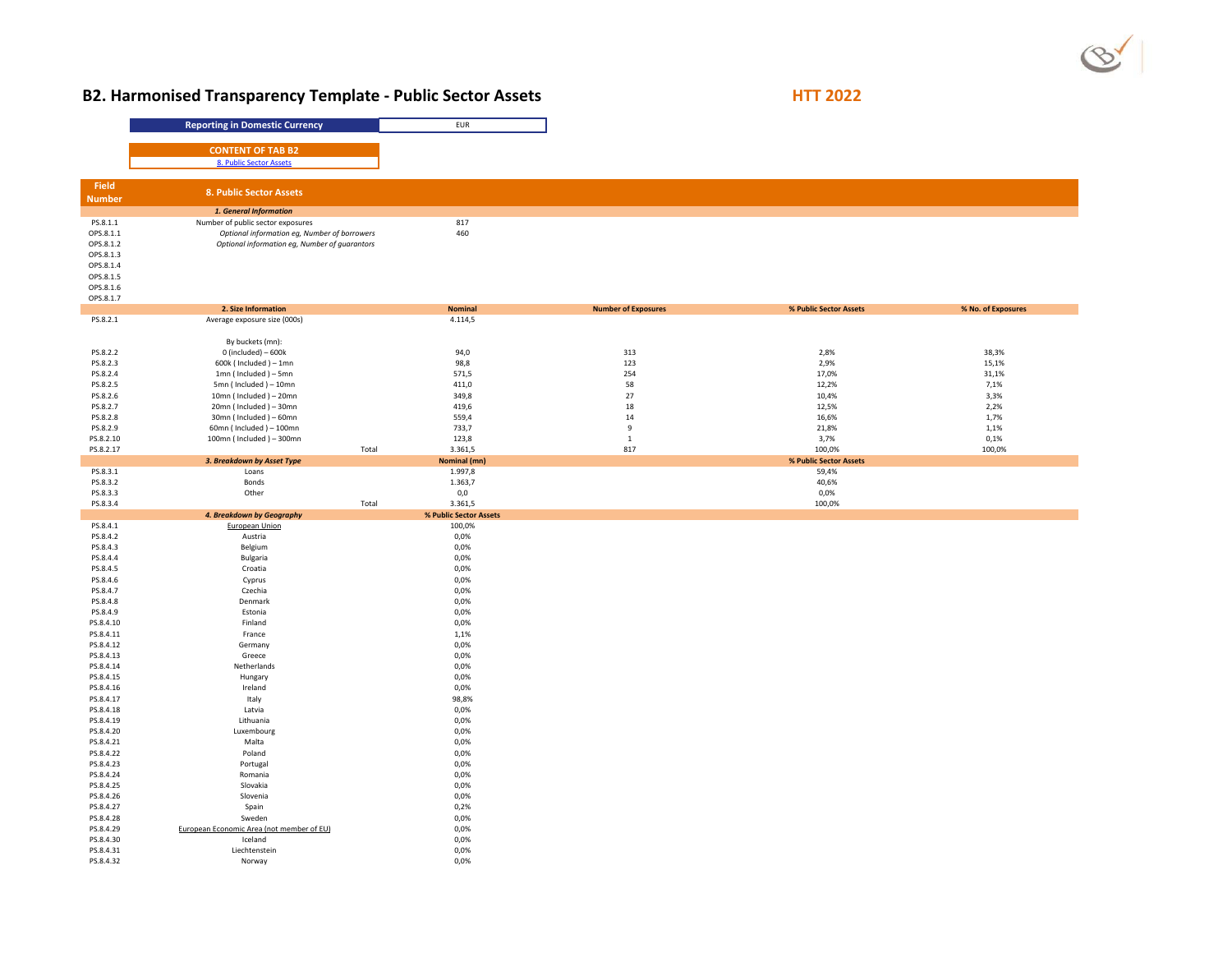| PS.8.4.33                          | Other                                                           | 0,0%                   |
|------------------------------------|-----------------------------------------------------------------|------------------------|
| PS.8.4.34                          | Switzerland                                                     | 0,0%                   |
| PS.8.4.35                          | United Kingdom                                                  | 0,0%                   |
| PS.8.4.36                          | Australia                                                       | 0,0%                   |
| PS.8.4.37                          | Brazil                                                          | 0,0%                   |
| PS.8.4.38<br>PS.8.4.39             | Canada<br>Japan                                                 | 0,0%<br>0,0%           |
| PS.8.4.40                          | Korea                                                           | 0,0%                   |
| PS.8.4.41                          | New Zealand                                                     | 0,0%                   |
| PS.8.4.42                          | Singapore                                                       | 0,0%                   |
| PS.8.4.43                          | US                                                              | 0,0%                   |
| PS.8.4.44                          | Other                                                           | 0,0%                   |
|                                    | 5. Breakdown by regions of main country of origin               | % Public Sector Assets |
| PS.8.5.1<br>PS.8.5.2               | ABRUZZO<br><b>BASILICATA</b>                                    | 0,9%<br>1,2%           |
| PS.8.5.3                           | CALABRIA                                                        | 2,5%                   |
| PS.8.5.4                           | CAMPANIA                                                        | 10,7%                  |
| PS.8.5.5                           | <b>EMILIA ROMAGNA</b>                                           | 2,0%                   |
| PS.8.5.6                           | FRIULI VENEZIA GIULIA                                           | 0,7%                   |
| PS.8.5.7                           | LAZIO                                                           | 22,0%                  |
| PS.8.5.8                           | LIGURIA                                                         | 2,8%                   |
| PS.8.5.9                           | LOMBARDIA                                                       | 8,8%                   |
| PS.8.5.10                          | MARCHE                                                          | 2,1%                   |
| PS.8.5.11                          | MOLISE                                                          | 0,2%                   |
| PS.8.5.12                          | PIEMONTE                                                        | 18,8%                  |
| PS.8.5.13                          | PUGLIA                                                          | 5,9%                   |
| PS.8.5.14<br>PS.8.5.15             | SARDEGNA                                                        | 1,1%<br>2,5%           |
| PS.8.5.16                          | SICILIA<br>TOSCANA                                              | 1,5%                   |
| PS.8.5.17                          | <b>UMBRIA</b>                                                   | 1,5%                   |
| PS.8.5.18                          | VENETO                                                          | 14,7%                  |
|                                    | <b>6. Breakdown by Interest Rate</b>                            | % Public Sector Assets |
| PS.8.6.1                           | Fixed rate                                                      | 60,1%                  |
| PS.8.6.2                           | Floating rate                                                   | 39,9%                  |
| PS.8.6.3                           | Other                                                           | 0,0%                   |
| OPS.8.6.1                          |                                                                 |                        |
|                                    |                                                                 |                        |
| OPS.8.6.2                          |                                                                 |                        |
| OPS.8.6.3                          |                                                                 |                        |
| OPS.8.6.4                          |                                                                 |                        |
|                                    | 7. Breakdown by Repayment Type                                  | % Public Sector Assets |
| PS.8.7.1                           | Bullet / interest only                                          | 3,3%                   |
| PS.8.7.2<br>PS.8.7.3               | Amortising                                                      | 96,7%                  |
| OPS.8.7.1                          | Other                                                           | 0,0%                   |
| OPS.8.7.2                          |                                                                 |                        |
| OPS.8.7.3                          |                                                                 |                        |
| OPS.8.7.4                          |                                                                 |                        |
| OPS.8.7.5                          |                                                                 |                        |
| OPS.8.7.6                          |                                                                 |                        |
|                                    | 8. Breakdown by Type of Debtor                                  | Nominal (mn)           |
| PS.8.8.1                           | Sovereigns                                                      | 17,6                   |
| PS.8.8.2                           | Regional/federal authorities                                    | 806,5                  |
| PS.8.8.3                           | Local/municipal authorities                                     | 2.530,5                |
| PS.8.8.4<br>PS.8.8.5               | Others<br>Total                                                 | 7,0<br>3.361,5         |
| OPS.8.8.1                          |                                                                 |                        |
| OPS.8.8.2                          | o/w Claim against supranational<br>o/w Claim against sovereigns | 17,6                   |
| OPS.8.8.3                          | o/w Claim guaranteed by sovereigns                              |                        |
| OPS.8.8.4                          | o/w Claim against regional/federal authorities                  | 801,4                  |
| OPS.8.8.5                          | o/w Claim guaranteed by regional/federal authorities            | 5,1                    |
| OPS.8.8.6                          | o/w Claim against local/municipal authorities                   | 2530,5                 |
| OPS.8.8.7                          | o/w Claimguaranteed by local/municipal authorities              |                        |
| OPS.8.8.8                          |                                                                 |                        |
| OPS.8.8.9                          |                                                                 |                        |
| OPS.8.8.10                         |                                                                 |                        |
| OPS.8.8.11                         |                                                                 |                        |
| OPS.8.8.12                         |                                                                 |                        |
| OPS.8.8.13                         |                                                                 |                        |
|                                    | 9. Non-Performing Loans                                         |                        |
| PS.8.9.1<br>OPS.8.9.1<br>OPS.8.9.2 | % NPLs                                                          | 0,0%                   |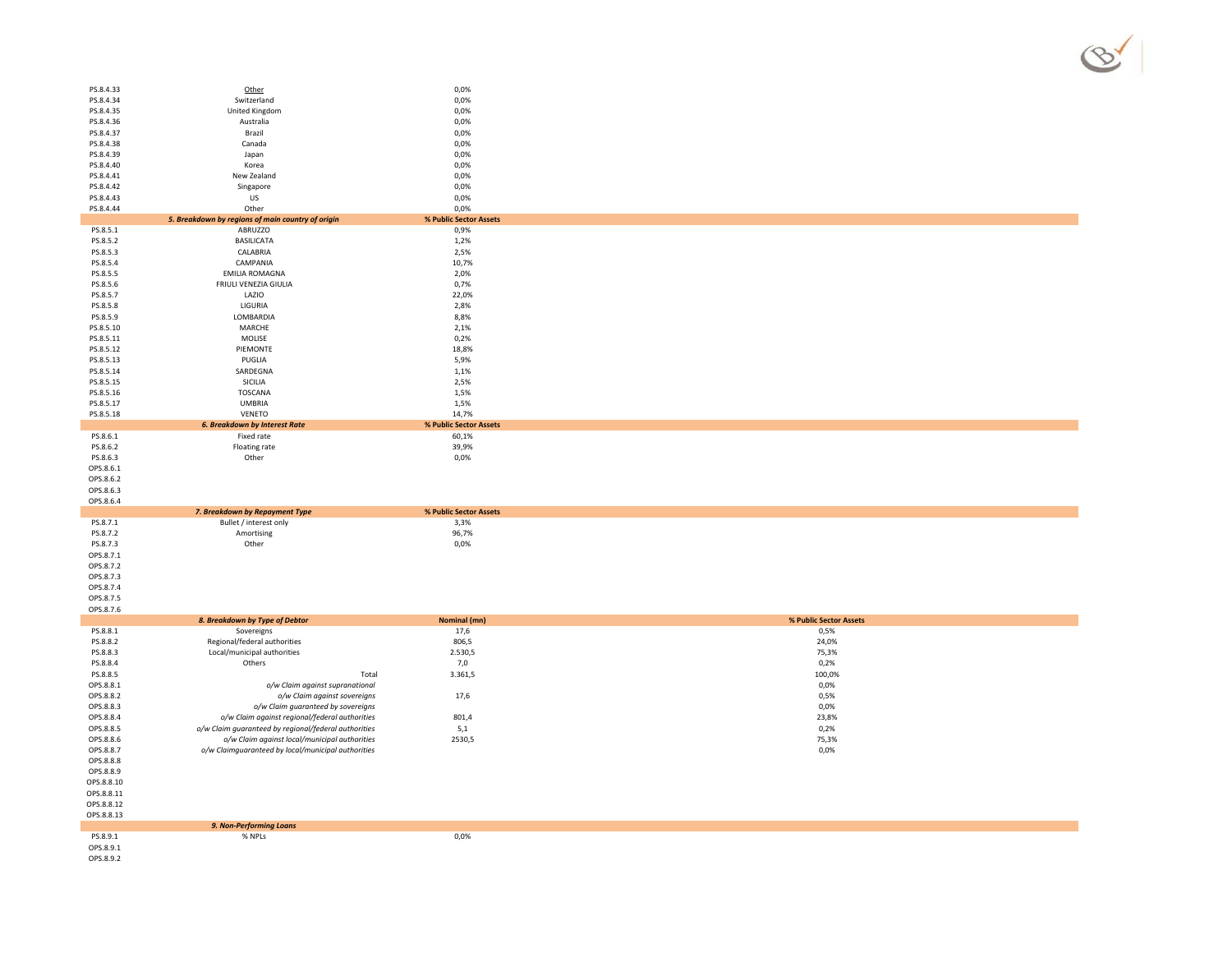| N |  |    |  |
|---|--|----|--|
|   |  | Ÿ, |  |

| OPS.8.9.3<br>OPS.8.9.4  |                                |                        |
|-------------------------|--------------------------------|------------------------|
|                         |                                |                        |
|                         | <b>10. Concentration Risks</b> | % Public Sector Assets |
| PS.8.10.1<br>OPS.8.10.1 | 10 largest exposures           | 58,9%                  |
|                         |                                |                        |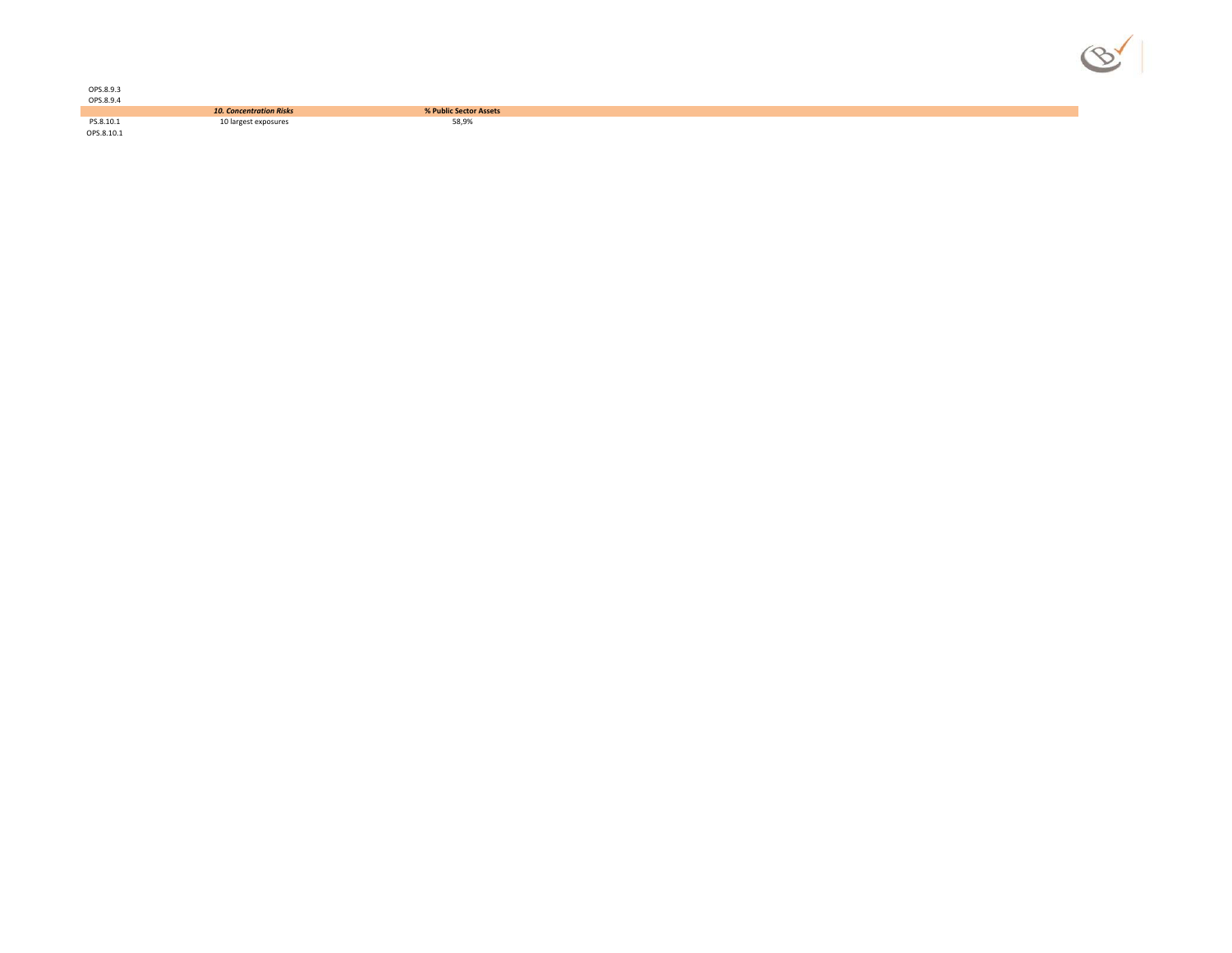# **C. Harmonised Transparency Template - Glossary <b>HTT 2022 HTT 2022**

The definitions below reflect the national specificities

| <b>Field Number</b> | 1. Glossary - Standard Harmonised Items                                                                   | <b>Definition</b>                                                                                                                                                      |
|---------------------|-----------------------------------------------------------------------------------------------------------|------------------------------------------------------------------------------------------------------------------------------------------------------------------------|
| HG.1.1              | <b>OC Calculation: Actual</b>                                                                             | (cover pool + cash - covered bond)/covered bond                                                                                                                        |
| HG.1.2              | OC Calculation: Legal minimum                                                                             | By Italian Law                                                                                                                                                         |
| HG.1.3              | <b>OC Calculation: Committed</b>                                                                          | Rating agency requirement                                                                                                                                              |
| HG.1.4              | <b>Interest Rate Types</b>                                                                                | Floating rate type inclundes the assets with the option to switch rate                                                                                                 |
|                     |                                                                                                           | For assets in the cover pool legal maturity is defined as the date of the last instalment contractually scheduled                                                      |
|                     | Residual Life Buckets of Cover assets [i.e. how is the contractual and/or expected residual life defined? | The expected weighted average life of the cover pool is calculated assuming 7% annual prepayments. The details for the different maturity buckets are not available    |
| HG.1.5              | What assumptions eg, in terms of prepayments? etc.]                                                       | yet.                                                                                                                                                                   |
|                     | Maturity Buckets of Covered Bonds [i.e. how is the contractual and/or expected maturity defined? What     |                                                                                                                                                                        |
|                     |                                                                                                           | For Covered Bond the legal maturity date is defined in the Final Terms (item viii). For the extended maturity, having a Soft Bullet structure of Covered Bond, the     |
|                     | maturity structure (hard bullet, soft bullet, conditional pass through)? Under what                       | scheduled maturity is contractually extended by 12 months.                                                                                                             |
| HG.1.6              | conditions/circumstances? Etc.]                                                                           |                                                                                                                                                                        |
|                     | <b>LTVs: Definition</b>                                                                                   | "Loan to Value Ratio" means on a certain date and with reference to any single Mortgage Receivable, the ratio between: (a) the Outstanding Principal Balance of the    |
| HG.1.7              |                                                                                                           | specific Mortgage Receivable and (b) the most recent Market Value of the Real Estate related to such Mortgage Receivable                                               |
| HG.1.8              | LTVs: Calculation of property/shipping value                                                              | Valuation of the property are made with Nomisma data                                                                                                                   |
|                     | LTVs: Applied property/shipping valuation techniques, including whether use of index, Automated           | Only one valuation at inception, revaluation twice a year based on indexed real estate market, with possible reappraisal in case of heavy fluctuation of the market    |
| HG.1.9              | Valuation Model (AVM) or on-site audits                                                                   | value.                                                                                                                                                                 |
| HG.1.10             | LTVs: Frequency and time of last valuation                                                                | Valuation of the property is made with Nomisma data on semi-annual basis                                                                                               |
|                     |                                                                                                           | Definition by property type. Residential Mortgage Loan means a Mortgage Loan referred to under Article 1, Paragraph 1, letter b) and Article 2, Paragraph 1, letter a) |
|                     | Explain how mortgage types are defined whether for residential housing, multi-family housing, commercial  | of the MEF Decree (12/2006 n. 310). Commercial Mortgage Loan means a Mortgage Loan referred to under Article 1, Paragraph 1, letter c) and Article 2, Paragraph 1      |
| HG.1.11             | real estate, etc. Same for shipping where relecvant                                                       | letter b) of the MEF Decree (12/2006 n. 310).                                                                                                                          |
|                     |                                                                                                           |                                                                                                                                                                        |
| HG.1.12             | Hedging Strategy (please explain how you address interest rate and currency risk)                         | Intesa Sanpaolo S.p.A. has addressed interest rate risk by implementing Asset-Liability hedging swaps acting as swap counterparty.                                     |
|                     |                                                                                                           |                                                                                                                                                                        |
| HG.1.13             | Non-performing loans                                                                                      | Loans in arrears more than 90 days, considering the full outstanding amount of the loan, not only the amount in arrears. Defaulted loans are excluded.                 |
| OHG.1.1             | NPV assumptions (when stated)                                                                             |                                                                                                                                                                        |
| OHG.1.2             |                                                                                                           |                                                                                                                                                                        |
| OHG.1.3             |                                                                                                           |                                                                                                                                                                        |
| OHG.1.4             |                                                                                                           |                                                                                                                                                                        |
| OHG.1.5             |                                                                                                           |                                                                                                                                                                        |
| OHG.1.6             |                                                                                                           |                                                                                                                                                                        |
|                     |                                                                                                           |                                                                                                                                                                        |
| OHG.1.7             |                                                                                                           |                                                                                                                                                                        |
| OHG.1.8<br>OHG.1.9  |                                                                                                           |                                                                                                                                                                        |
|                     |                                                                                                           |                                                                                                                                                                        |
|                     | 2. Glossary - ESG items (optional)                                                                        | <b>Definition</b>                                                                                                                                                      |
| HG.2.1              | Sustainability - strategy pursued in the cover pool                                                       | [For completion]                                                                                                                                                       |
| HG.2.2              | Subsidised Housing (definitions of affordable, social housing)                                            | [For completion]                                                                                                                                                       |
| HG.2.3              | <b>New Property and Existing Property</b>                                                                 | [For completion]                                                                                                                                                       |
| OHG.2.1             |                                                                                                           |                                                                                                                                                                        |
| OHG.2.2             |                                                                                                           |                                                                                                                                                                        |
| OHG.2.3             |                                                                                                           |                                                                                                                                                                        |
| OHG.2.4             |                                                                                                           |                                                                                                                                                                        |
| OHG.2.5             |                                                                                                           |                                                                                                                                                                        |
| OHG.2.6             |                                                                                                           |                                                                                                                                                                        |
| OHG.2.7             |                                                                                                           |                                                                                                                                                                        |
| OHG.2.8             |                                                                                                           |                                                                                                                                                                        |
| OHG.2.9             |                                                                                                           |                                                                                                                                                                        |
| OHG.2.10            |                                                                                                           |                                                                                                                                                                        |
| OHG.2.11            |                                                                                                           |                                                                                                                                                                        |
| OHG.2.12            |                                                                                                           |                                                                                                                                                                        |
|                     | 3. Reason for No Data                                                                                     | Value                                                                                                                                                                  |
| HG.3.1              | Not applicable for the jurisdiction                                                                       | ND <sub>1</sub>                                                                                                                                                        |
| HG.3.2              | Not relevant for the issuer and/or CB programme at the present time                                       | ND <sub>2</sub>                                                                                                                                                        |
| HG.3.3              | Not available at the present time                                                                         | ND3                                                                                                                                                                    |
| OHG.3.1             |                                                                                                           |                                                                                                                                                                        |
| OHG.3.2             |                                                                                                           |                                                                                                                                                                        |
| OHG.3.3             |                                                                                                           |                                                                                                                                                                        |
|                     | 4. Glossary - Extra national and/or Issuer Items                                                          | <b>Definition</b>                                                                                                                                                      |
| HG.4.1              | Other definitions deemed relevant                                                                         |                                                                                                                                                                        |
|                     |                                                                                                           | [For completion]                                                                                                                                                       |
| OHG.4.1             |                                                                                                           |                                                                                                                                                                        |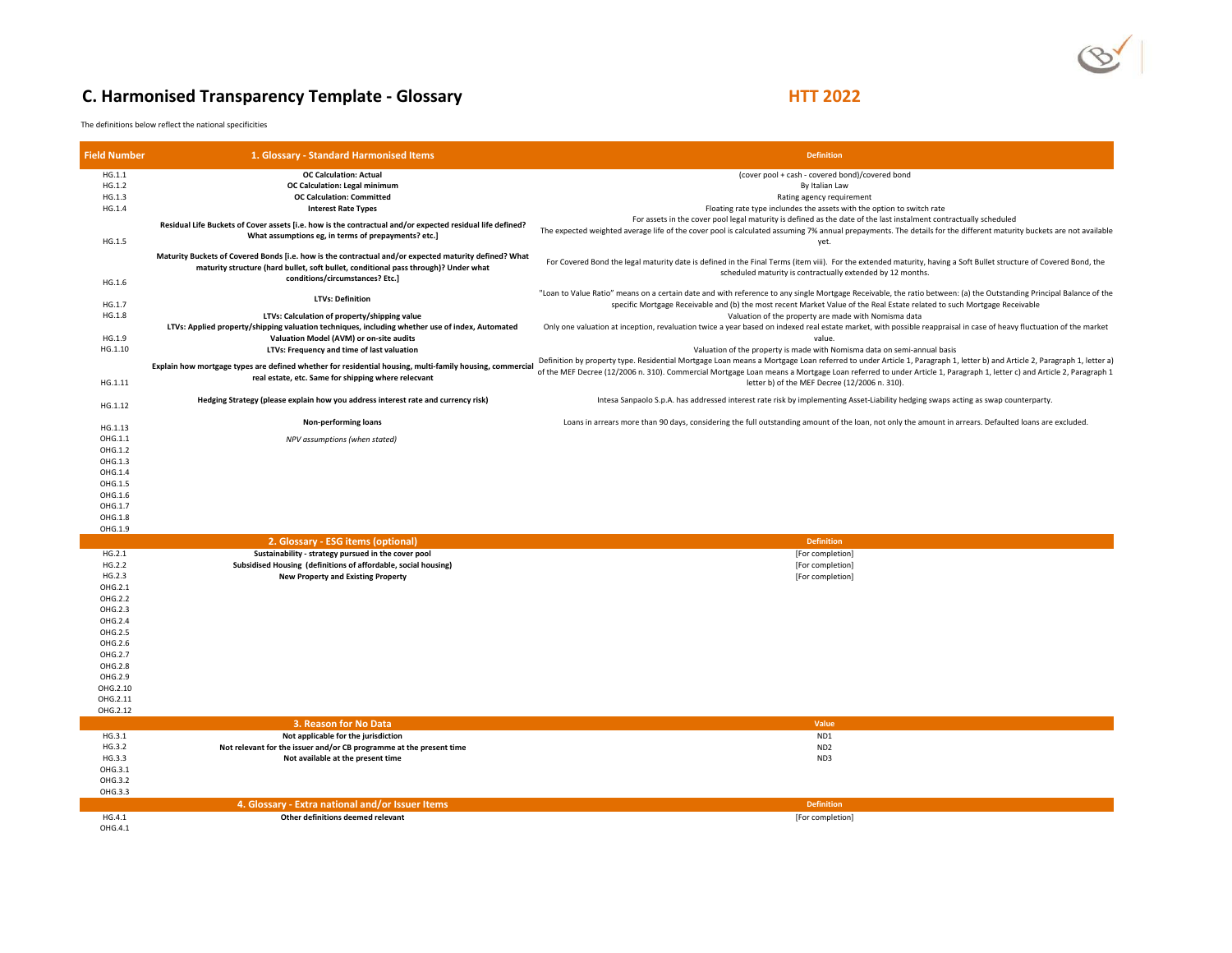#### **Disclaimer ‐ Important notices**

.<br>I the relevant Products, None of the information displayed on this Site shall form the basis of any contract. Any User of this Site will be required to acknowledge that it has not relie<br>shormation displayed on this Site. or, then haddo eler its an optom), any appearation and production and the According, or symmetrics, weren't outstating express trajed, and is a monoidity a considered in the Consideration of the Consideration of the Consid

TBM Of We amended in the Sixteen state in the first of the first of the first of the first of the Sixteen Sixteen Sixteen Sixteen Sixteen Sixteen Sixteen Sixteen Sixteen Sixteen Sixteen Sixteen Sixteen Sixteen Sixteen Sixt

Our Acceptabe Use Poley and year of the second into the TaCapt" you indicate that you accept these TaCs and that you agree to able by them.<br>Flearned the TaCs careful year our counter, we are also to the second the second t

#### **SECTION A. INVESTOR T&Cs 1. DIRECTORY SERVICES**

The Site is intended to provide you with certain information from Issuers regarding the self‐certification of their Products as labelled covered bonds. The requirements of the Covered Bond Label Convention are intended to increase transparency, improve investor access to information, and improve liquidity in covered bonds, but they are not a substitute in any way for each User's independent investment and credit evaluation. The Product Information on this Site is provided for your convenience only, and does not constitute any form of credit rating, an offer to sell (or the solicitation of an offer to purchase) any Product, nor does it constitute a recommendation, or investment advice (or any other type of advice) upon which reliance should be placed. Users shall exercise independent judgment when viewing the Site and its contents, to make their own investigations and evaluations of the information contained on this Site or accessible through it, and to consult their own attorney, business adviser, tax adviser, and/or any other professional necessary, as to legal, business, tax and investment‐related matters concerning the Products and Product Information contained on this Site. No information contained on the Site should be construed as legal, tax, investment, or scouts sée.<br>Point someon representative de la forma de la complete a associative de la complete de la comparative de la co<br>Andre someon representative de la forma de la forma de la comparative de la comparative de la compl Copylist d'in niwat af-afficiins administracta phe law will led to be part the Connel Government in the party of the law of the transverse in the main the main the main the main of the connect of the connect property in th anyone who may be informed of any of its contents. From time to time we may make changes to the Site that we feel are appropriate (see Section C, para 3 below). We make no represe<br>anyone who may be i<br>From time to time we<br>2. USE OF MATERIAL<br>Subject to any probib

Salecto any prohibions or melclon stated in the party wholes according in typerfolic in the Ste over which we have as control, you may when the conten polities for this Shape which are only and political and political and **Start Start Community Community**<br> **3. LINKS FROM AND TO OUR SITE<br>
<b>3. LINKS FROM AND TO OUR SITE**<br> **3. LINKS FROM AND TO OUR SITE** 

The affective computers the method in control of the property in the state of the state of the state of control the state repeats of the state of the state of the state of the state of the state of the state of the state o

#### **SECTION B. ISSUER T&Cs 1. DIRECTORY SERVICES AND LABEL**

The issuer is myomble for all Poduct informion upbaded to ander walking on the business on to be had and the standard that include the material and and the continue of the business in the business and the business of the b արմում.<br>Այս անա հայտն դարձ տենք տեսական դոլուս նմեր ուս ին նմարտականում ուսեց առկաներ դիմանք աժեռան որերուն երեք իրենք իսատականությունները։<br>Weap ունենք համար արձան անախան անաստականել չնարքնանում, համար անար անք եր դրատանա

dating Product information or our Site, the Issuer warrants and represents that Product complies with the relevant criteria established by the Label Convention as detailed at<br>compet/Covered, Bond, Label, Convention, 2015.p

2. PRODUCTS<br>By uploading and/or validating Product information on our Site, the Issuer warre<br>Www.converticentialest.com/pdf/Covered, Bond, Linkel, Convertion, 2015.pdf<br>3. UPLOAENNG WAGMAATION TO OUR SITE<br>Whenever you uploa themergeduced and heliotentheir this person in dependent of the control of the control of the first of the control of the control of the control of the control of the control of the control of the control of the control of

Lawan Dokken – para amabudakani, poletysé si say kit bi ralapladan ut éng sangatar stérándat af kan mata adéba<br>Yanadi cidade is tan a wést fact arandya.<br>Tan amatuk badan ay wést fact arandya.<br>Tan amatukan diakut kapal tana You must not establish a link from any website that is not owned by you. The Site must not be framed on any other website, nor may you create a link to any part of the Site other than the home page. We reserve the right to withdraw linking permission without notice. The website from which you are linking must comply in all respects with the content standards set out in our Acceptable Use Policy. Issuers are required to register with us in order to use the Site by completing the followingRegistration Form. Issuers will be provided with a unique user identification code and password (the "**User Details**") in order to access the Site for the sole purpose of uploading and/or validating Product Information on the Site. Such User Details are granted by us for the sole and exclusive use of the Issuer. We reserve the right to alter or cancel User Details and revoke access to the site at any time.

*Secure 12 mail not be framed on as*<br>with the content standards set out<br>S. SECURITY

if we needs contat you in mistion to you we of the Stay, we may contatly ou email, telephone or part. The most recent details you have given us will be used. You must prompty inform us of any change in your contact details issuer may download its own profile from our Site is any of the ways expressly permited by the Site, but issues may not download the profiles of any other issues or attempt to download profiles from the Site by any other m

**SECTION C. GENERAL T&Cs 1. SITE ACCESS**

kam in Sia jamika temperak dan menteratif antara rendah antara pada atau kata wakat bebaran masin beranama kar<br>temperan pada temperan mengantuk dan menjadi mengambangkan pada tersebut di menjadi sepan dalam kemperan pada m umiconyindhe pratica da la Angelikh in Nay Sushiminin a samu undan ambara ny pamao Title Na, Entranyidh neao a<br>Kipitin Solatginnin aningkiny naomini ni mahi kapanin a sakapilak in Pag-ia pa anni.<br>Eth ), Millions worker was the state of party at Thick and distributions the first and counter in providing the product and property and the state of the state of the state of the state of the state of the state of the state o **3. SITE CHANGES 4. OUR LIABILITY** such loss or damage is caused. **5. INFORMATION ABOUT YOU AND VISITS TO OUR SITE** ik pam interlinkering mental this first play in the product in the product in the product in the state. In the state of the state of the state of the state of the state of the state of the state of the state of the state o of the Stearts your downloading of any information pointed at or on any website listed to be one construct from it is with the free from visuan or defects, compatible with your equipment or fit for any purpose. It is your Wrown the glu political section and decretion the structure of the longer layer assemely making guaded interpolition and the province analogic to the location of the structure of the property of the structure of the struct Wrap michar IKa ing tang-medaphyap. Kuan epadatu deublapp fonter bireto biretot af m'dage when ma, niby arbidgonya. Cetie of the problem control these IKa mysles bearings in<br>by problem was published market and the control. stCholo, Call ACCYMAE US FOUCY<br>Thisceptide as policy for Volvid for the musped between use of the weble (You') and the Coored Eact Links (You'll available). We'll' you have the website was coveredocable(.com/the "Set"). Th introduced by the material method in the state state is at the transit but play, which angles on the Transit U<br>in the control of the material method in the state of the state of the state of the state of the state of the<br> eloui.<br>New Fifficii,<br>Spal or effect,<br>Savirust, Tojak boxe, wom, time-both, kydrák bigen, opeus, sáwa or any ofter hamlá pogam or únike conputer code designed is adversé affect the op - any software sued in the provision of the Ster, or<br>- any equipment or network or software owned or used by any third party.<br>2. CONTEXT STANDARDS<br>These content standards apply to any and all information (the "information" information must:<br>∙ be accurate; and<br>∙ comply with applicable law in Belgium and in any country from which it is posted.<br>Information must not: - infringe any copyright, database right, trade mark or other proprietary right of any other person;<br>- be likely to deceive any person; or<br>- be provided in breach of any legal duty owed to any person, such as a contractual 3. SUSPENSION AND TERMINATION<br>We will determine, at our sole discretion, whether your use of the Site has caused a breach of the Policy has been between the Policy has occurred, we may take such action as we deem reasonabl l'adentaryje del Maria Grande a miestancia del Tanto Visual del Maria Carlos de la Maria de Maria Carlos del Maria<br>1996: la maria del Maria Grande del Maria Carlos del Maria Carlos del Maria Carlos del Maria Carlos del Mar We my whe the Policy stay time by annoting this page. You are expected to check this page from time to time to time to take notice of any changes we make, as they are legihy binding on you. Some of the provisions contained account can awake Your Your State and the most of the state of an any original control of the problem in a series and the state of the state of the state of the state of the state of the state of the state of the state of For the purpose or the Law ons Lincenter zavu critine protection<br>personalise inventifier for apsicher van de ververding van penso<br>1. INFORMATION COLLECTION AND PROCESSING<br>We may collect and process the following informatio - irlundschts papede in genörden for store and de lews common the learn in the learn in the learn of the common product the time of registing to an the Sta, subscript to an end of the state of the state of the state of the 2. WEGONAM DIGN USE<br>We may collect and process your personal information for the following purposes:<br>- to ensure that content from the Site is presented in the most effective manner for your computer;<br>- to ensure that cont if an income and any official the of paper and in the paper in the theory in the state of the first state in the transfer and in the transfer and the state of the state of the state of the state of the state of the state o Were they also pured who advance something of the Sy pure reports the large pured confident in an incomparison the started who are also advanced to the system of the system of the system of the system of the system of the

*G. CHANGES TO*<br>*Any changes were*<br>**7. CONTACT** 

s. OMMGS TO OUR PRIVAT POLOY<br>Any charges we may make to our privacy policy in the future will be posted on this page.<br>If you have any questions about this policy, the collection and use of your personal information or othe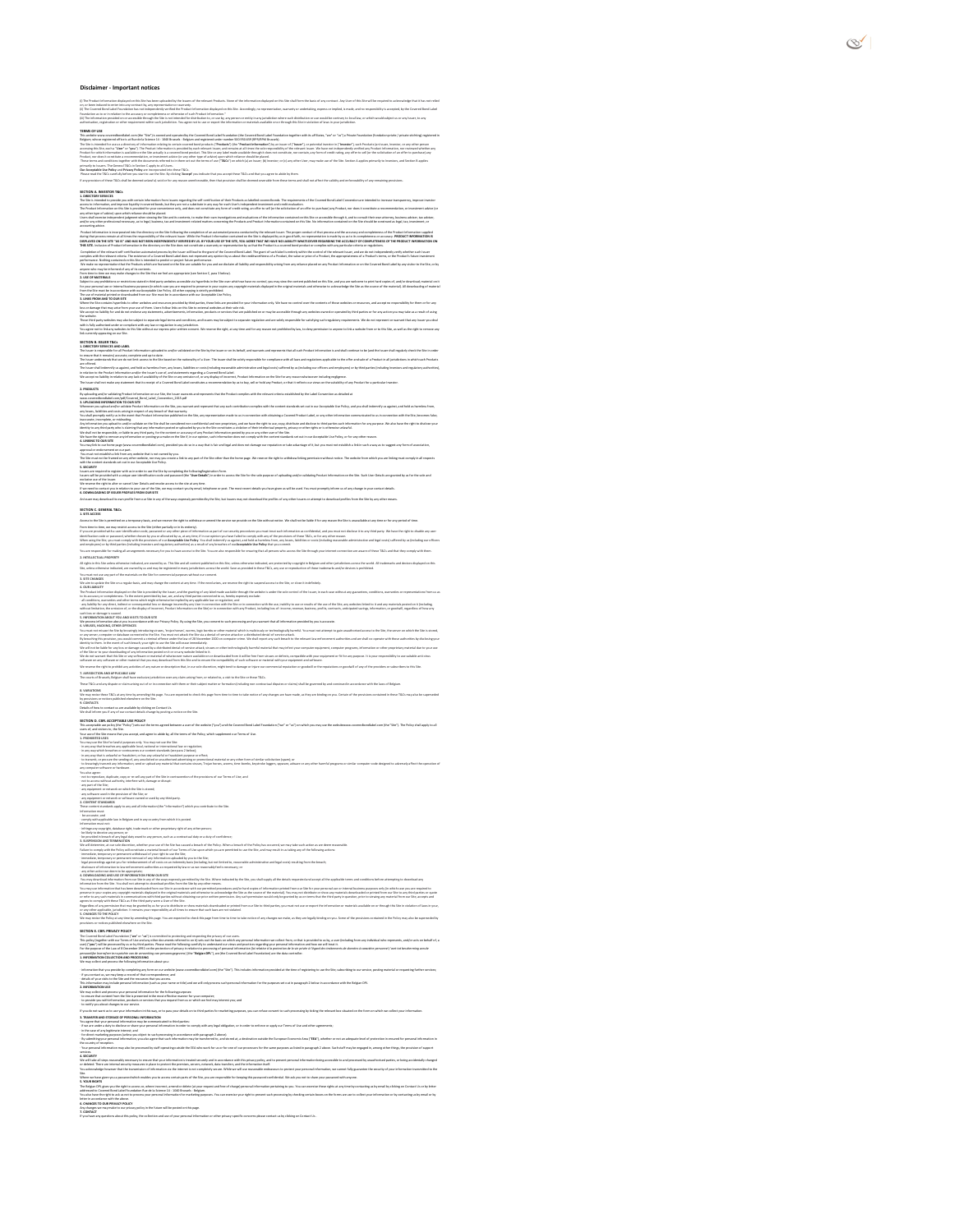## **ECBC CB Label Transparency Template for Italian covered bond (OBG) issuers**

**General issuer information** 

| <b>Table A. General Issuer Detail</b>                                                           | (million Euro) | (million Euro)   | (million Euro) |
|-------------------------------------------------------------------------------------------------|----------------|------------------|----------------|
| Key information regarding issuers' balance sheet (at most                                       | 31/12/2021     | 31/12/2020       | 31/12/2019     |
|                                                                                                 |                |                  |                |
| recent reporting date and for the preceding two fiscal years)                                   |                |                  |                |
|                                                                                                 |                |                  |                |
| <b>Total Balance Sheet Assets</b>                                                               | 1.069.003      | 1.002.61         | 816.102        |
| Gross loans/asset entry of eligible collateral in cover pool in last 6 months and previous year | 9.283          | 12.62            | 12.850         |
| *) revised data including ISP OBG program                                                       |                |                  |                |
| Gross loans/asset entry of eligible collateral in cover pool in previous years                  |                |                  |                |
| Tier 1 Ratio (%)                                                                                | 16,4%          | 16,99            | 15,3%          |
| Market Capitalisation                                                                           | 44.185         | 37.163           | 41.122         |
| <b>Total customer deposit</b>                                                                   |                |                  |                |
| Direct deposits from banking business                                                           | 555.565        | 524.999          | 425.512        |
| Direct deposits from insurance business and technical reserves                                  | 204.479        | 175.27           | 165.838        |
| Outstanding Covered Bonds (excluding Not Rated Covered Bonds)                                   | 74.096         | 66.88            | 59.619         |
| <b>Funding (amounts)</b>                                                                        | 31/12/2021     | 31/12/2020       | 31/12/2019     |
| Covered bonds                                                                                   |                |                  |                |
| Mortgage vs public sector                                                                       |                |                  |                |
| Mortgage                                                                                        | 70.521         | 62.81            | 54.694         |
| Public Sector                                                                                   | 3.575          | 4.075            | 4.925          |
|                                                                                                 |                |                  |                |
| umbo vs other                                                                                   |                |                  |                |
| Jumbo                                                                                           | 68.875         | 65.27            | 57.709         |
| Other                                                                                           | 5.221          | 1.610            | 1.910          |
| by currency                                                                                     |                |                  |                |
| EUR                                                                                             | 74.096         | 66.88            | 59.619         |
| GBP                                                                                             | $\mathbf 0$    |                  |                |
| USD                                                                                             | $\mathbf 0$    |                  |                |
| other                                                                                           | $\mathbf 0$    |                  |                |
| Registered vs bearer                                                                            |                |                  |                |
| registered                                                                                      | 610            | 610              | 610            |
| bearer                                                                                          | 73.486         | 66.27            | 59.009         |
|                                                                                                 |                |                  |                |
| by legal final maturity                                                                         |                |                  |                |
| 1-5 years                                                                                       | 34.136         | 28.000<br>18.810 | 25.384         |
| 5-10 years                                                                                      | 20.860         |                  | 22.760         |
| over 10 years                                                                                   | 19.100         | 20.075           | 11.475         |
| Customer deposits (Deposits and current accounts)[1]                                            | 31/12/2021     | 31/12/2020       | 31/12/2019     |
| by legal maturity                                                                               |                |                  |                |
| up to 30 days                                                                                   | 431.002        | 421.10           | 301.859        |
| up to 1 year                                                                                    | 9.889          | 13.199           | 10.213         |
| 1 year and beyond                                                                               | 3.681          | 7.838            | 6.54           |
| by currency                                                                                     |                |                  |                |
| EUR                                                                                             | 416.202        | 416.869          | 296.453        |
|                                                                                                 | NA             |                  |                |
| GBP<br>USD                                                                                      | $_{\sf NA}$    | NΑ<br>NA         | NΑ<br>N        |
|                                                                                                 | 28.370         |                  | 22.161         |
| other                                                                                           |                | 25.272           |                |
| <b>Customer loans (amounts)</b>                                                                 |                |                  |                |
| Composition by <sup>1</sup>                                                                     |                |                  |                |
| Maturity                                                                                        |                |                  |                |
|                                                                                                 | 156.252        | 159.940          | 150.656        |
| $0 \leq x 1$ year                                                                               |                |                  |                |
| $<$ 1 $<$ = 5 years                                                                             | 175.711        | 186.88           | 133.904        |
| over 5 years                                                                                    | 136.271        | 143.224          | 111.458        |
| Currency                                                                                        |                |                  |                |
| EUR                                                                                             | 426.229        | 456.045          | 361.003        |
| USD                                                                                             | NA             | NA               | NA             |
| Other                                                                                           | 42.005         | 34.00            | 35.015         |
| Non-performing loans (net exposures)                                                            | 7.077          | 10.74            | 14.222         |
| Loan loss provisions NPL                                                                        | 8.172          | 10.156           | 17.077         |
| <b>Status of covered bonds</b>                                                                  |                |                  |                |
| Eligibility for repo transaction with central bank (Yes/No)                                     |                |                  | Yes            |
| UCITS compliance (Yes/No)                                                                       |                |                  | Yes            |
| CRD compliance (Yes/No)                                                                         |                |                  | Yes            |
| CRD compliance (Yes/No)                                                                         |                |                  | Yes            |
|                                                                                                 |                |                  |                |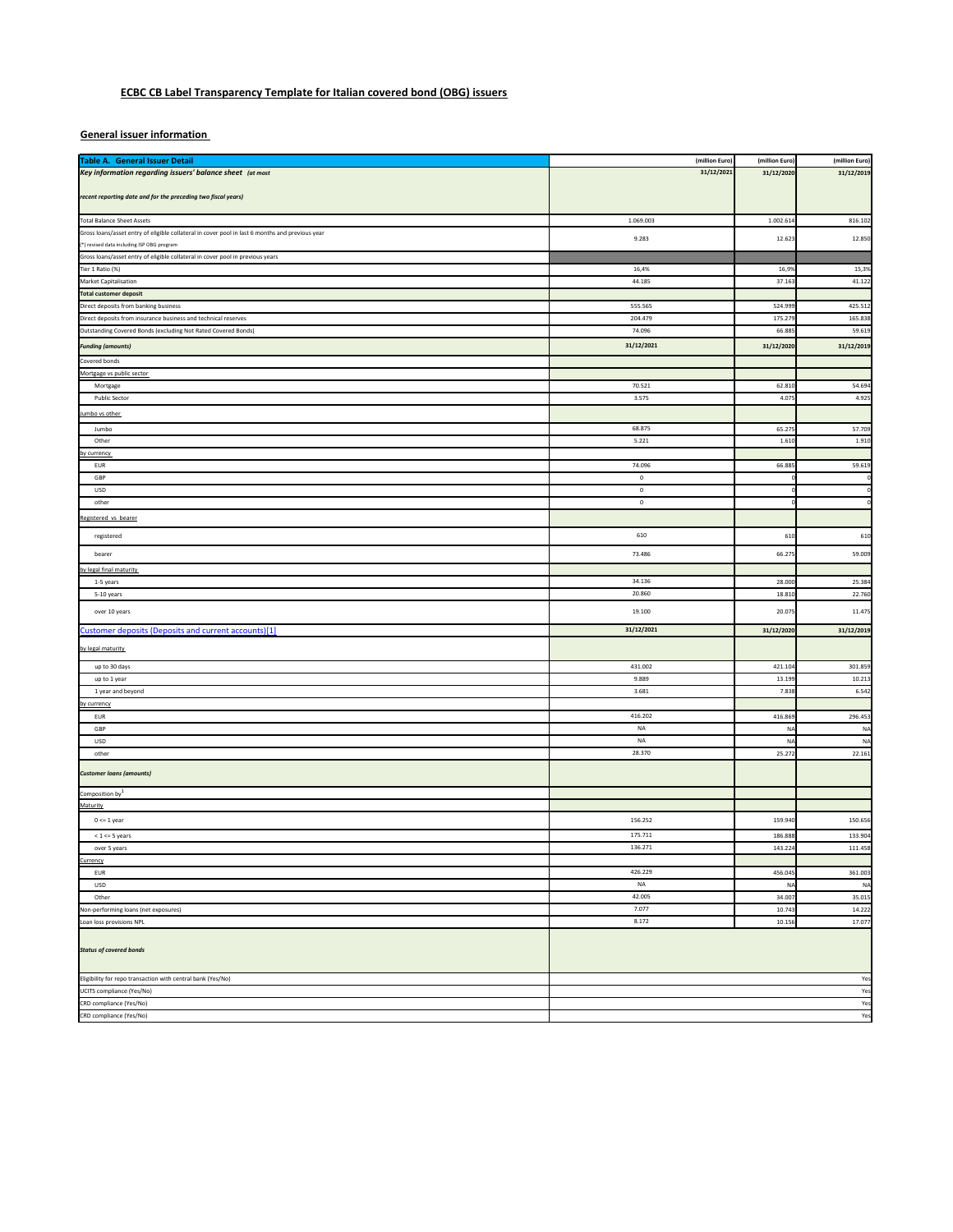## **Cover Pool Data**

| Table B. Cover Pool Data                                                                       | (Euro)           |
|------------------------------------------------------------------------------------------------|------------------|
|                                                                                                |                  |
| Date of reporting data:                                                                        | 31-gen-22        |
| <b>General cover pool information</b>                                                          |                  |
| Nominal value of cover pool size (including also liquidity and substitute assets, if any)      | 4.158.286.253,66 |
| Nominal value of outstanding covered bond                                                      | 3.475.000.000    |
|                                                                                                |                  |
| Overcollateralisation information                                                              |                  |
| Current overcollateralisation ratio                                                            | 119,66%          |
| By law                                                                                         | $_{2100\%}$      |
| Contractual                                                                                    | 107,53%          |
| Committed to rating agencies/others (lowest ratio)                                             | 107,53%          |
|                                                                                                |                  |
| Inclusion/Eligibility of ABS in the Cover pool (Yes/No)                                        | No               |
| % ABS                                                                                          | N.A.             |
| % substitute asset                                                                             | 0%               |
| Weighted LTV unindexed                                                                         |                  |
|                                                                                                | N.A.             |
| Intended as original loan and on original property value)                                      |                  |
| Weighted LTV indexed                                                                           | N.A.             |
| Intended as current loan on updated property value - e.g. NOMISMA)                             |                  |
| WAL of cover pool (residual months)                                                            | 159,79           |
| WAL of outstanding cover bond (residual years)                                                 | 2,80             |
|                                                                                                |                  |
| Maturity structure cover pool/cover bond                                                       |                  |
| <b>Assets: Remaining Legal maturity</b>                                                        |                  |
| 0-1 year                                                                                       | 31.504.860,85    |
| 1-2 year                                                                                       | 37.016.072,73    |
| 2-3 year                                                                                       | 97.037.863,37    |
|                                                                                                |                  |
| 3-4 year                                                                                       | 350.424.206,20   |
| 4-5 year                                                                                       | 219.034.290,71   |
| 5-10 year                                                                                      | 373.495.529,30   |
| 10 year or longer                                                                              | 2.253.006.158,49 |
|                                                                                                |                  |
| CBs: Remaining Legal maturity                                                                  |                  |
| 0-1 year                                                                                       | 150.000.000      |
| 1-2 year                                                                                       | 1.275.000.000    |
| 2-3 year                                                                                       | 1.050.000.000    |
|                                                                                                |                  |
| 3-4 year                                                                                       | $\mathbf 0$      |
| 4-5 year                                                                                       | 1.000.000.000    |
| 5-10 year                                                                                      | $\mathbf 0$      |
| 10 year or longer                                                                              | $\mathbf 0$      |
|                                                                                                |                  |
| Composition of the mortgage cover pool (data specific to commercial and residential mortgages) |                  |
| Percentage of residential mortgages in the cover pool                                          | N.A.             |
| Percentage of commercial mortgages in the cover pool                                           | N.A.             |
| Percentage of non-first lien mortgages in the cover pool                                       | N.A.             |
|                                                                                                | N.A.             |
| Percentage of insured mortgages in the cover pool                                              |                  |
| Geographical distribution of loans in the cover pool                                           |                  |
| South                                                                                          | N.A.             |
| Centre                                                                                         | N.A.             |
|                                                                                                |                  |
| North                                                                                          | N.A.             |
| Percentage and sum of loans in the cover pool of the 5 and 10 biggest borrowers                |                  |
| Sum of the 5 biggest borrowers                                                                 | N.A.             |
| Percentage of the 5 biggest borrowers                                                          | N.A.             |
| Sum of the 10 biggest borrowers                                                                | N.A.             |
|                                                                                                |                  |
| Percentage of the 10 biggest borrowers                                                         | N.A.             |
| Presence of soft/hard bullet structures in the mortgage cover bond                             | N.A.             |
| If present, length of the extension periods                                                    | N.A.             |
| Inclusion of derivatives included in the cover pool                                            | N.A.             |
|                                                                                                |                  |
| Percentage of ECB eligible ABS in cover pool                                                   | N.A.             |
| Percentage of loans more than 90 days past due                                                 | N.A.             |
| <b>Residential mortgages:</b>                                                                  |                  |
| Percentage of interest only loans                                                              | N.A              |
|                                                                                                |                  |
| Percentage of self-certified loans                                                             | N.A.             |
| Percentage of limited certification loans                                                      | N.A.             |
| Repayment type (repayment/interest-only)                                                       |                  |
| Repayments                                                                                     | N.A.             |
| Interest-only                                                                                  | N.A.             |
|                                                                                                |                  |
| Residential Cover Pool Pivot table (amounts)                                                   | N.A.             |
| Unindexed LTV buckets:                                                                         |                  |
| $0 - 40$                                                                                       | N.A.             |
|                                                                                                |                  |
| 40-50                                                                                          | N.A.             |
| $50 - 60$                                                                                      | N.A.             |
| 60-70                                                                                          | N.A.             |
| 70-80                                                                                          | N.A.             |
| 80-85                                                                                          | N.A.             |
|                                                                                                |                  |
| 85-90                                                                                          | N.A.             |
| 90-95                                                                                          | N.A.             |
| 95-100                                                                                         | N.A.             |
| 100-105                                                                                        | N.A.             |
|                                                                                                |                  |
| 105-115                                                                                        | N.A.             |
| $115 -$                                                                                        | N.A.             |
| Indexed LTV buckets:                                                                           |                  |
| $0 - 40$                                                                                       | N.A.             |
|                                                                                                |                  |
| 40-50                                                                                          | N.A.             |
| $50 - 60$                                                                                      | N.A.             |
| 60-70                                                                                          | N.A.             |
| 70-80                                                                                          | N.A.             |
|                                                                                                |                  |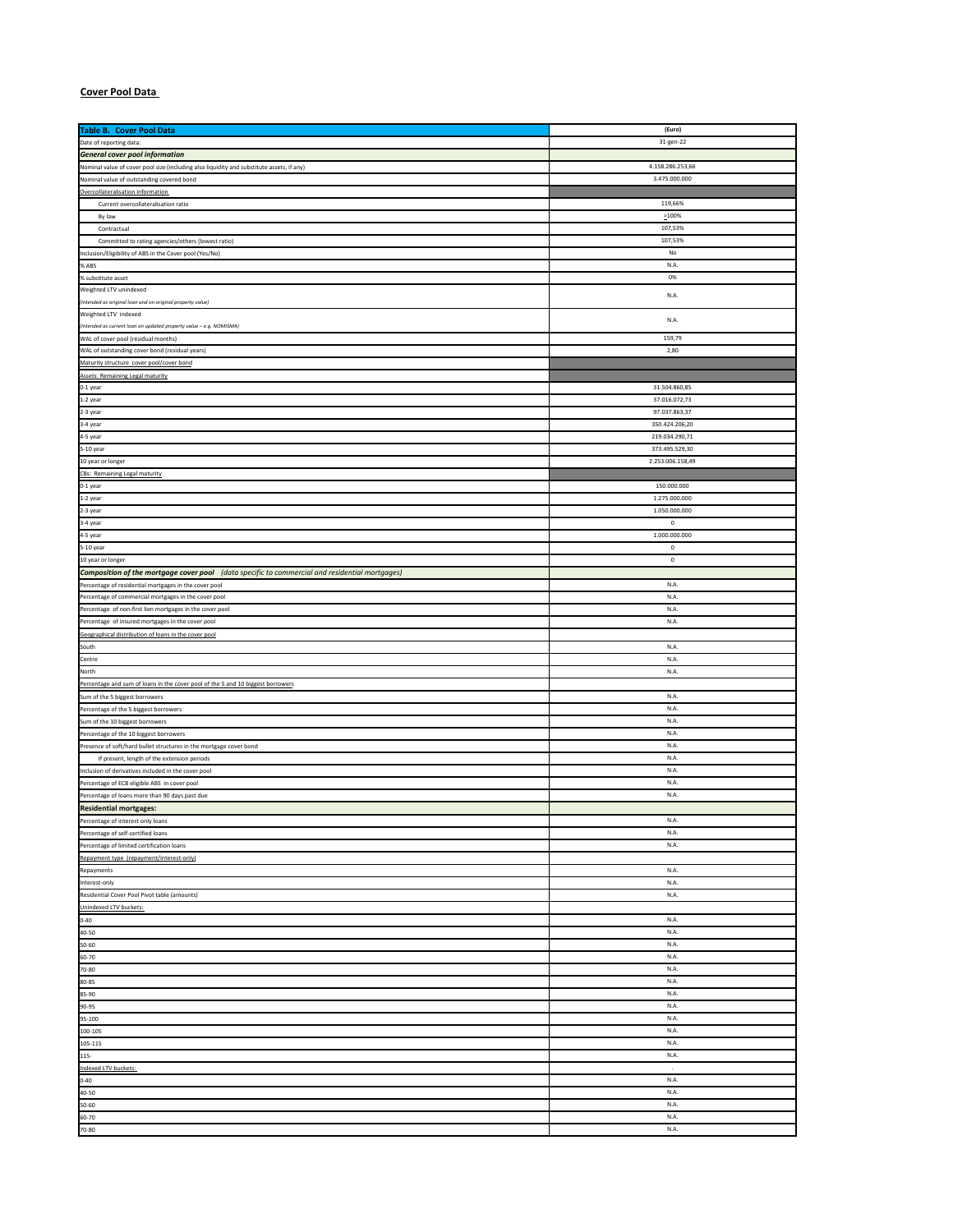|                                                                                           | N.A.            |
|-------------------------------------------------------------------------------------------|-----------------|
| 80-85<br>85-90                                                                            | N.A.            |
|                                                                                           | N.A.            |
| 90-95<br>95-100                                                                           | N.A.            |
| 100-105                                                                                   | N.A.            |
| 105-115                                                                                   | N.A.            |
| 115-                                                                                      | N.A.            |
| Outstanding amount Buckets:                                                               |                 |
| $0$ (included) - 10.000<br>Euro                                                           | N.A.            |
| 10.000 (Included) - 25.000 Euro                                                           | N.A.            |
| 15.000 (Included) - 50.000<br>Euro                                                        | N.A.            |
| 50.000 (Included) - 75.000<br>Euro                                                        | N.A.            |
| 75.000 (Included) - 100.000 Euro                                                          | N.A.            |
| 100.000 (Included) - 150.000 Euro                                                         | N.A.            |
| 150.000 (Included) - 200.000 Euro                                                         | N.A.            |
| 200.000 (Included) - 300.000 Euro                                                         | N.A.            |
| Over 300.000 (Included)<br>Euro                                                           | N.A.            |
|                                                                                           | N.A.            |
| Eligible assets in cover pool.<br>Non eligible assets in cover pool                       | N.A.            |
| Seasoning:                                                                                |                 |
| < 12 months                                                                               | N.A.            |
| $12-24$ months,                                                                           | N.A.            |
| 24-36 months                                                                              | N.A.            |
|                                                                                           | N.A.            |
| $36-60$ months<br>>60 months                                                              | N.A.            |
|                                                                                           |                 |
|                                                                                           | N.A.            |
| Interest rate type:<br>Floating not capped,<br>Floating capped<br>Fixed or reset < 2 year | N.A.            |
|                                                                                           | N.A             |
|                                                                                           | N.A.            |
| Fixed or reset 2-5 year<br>Fixed or reset > 5 year                                        | N.A.            |
| Performing:                                                                               |                 |
| Performing Loans<br>Delinquent loans                                                      | N.A.            |
|                                                                                           | N.A.            |
| Defaulted loans                                                                           | N.A.            |
| Remaining legal maturity:                                                                 |                 |
| < 12 months                                                                               | N.A.            |
| 1-5 years                                                                                 | N.A.            |
| over 5 years<br>Outstanding Amount per Currency                                           | N.A.            |
|                                                                                           |                 |
| Euro                                                                                      |                 |
| Other (Amounts per each foreign currency)                                                 |                 |
|                                                                                           |                 |
|                                                                                           |                 |
| Commercial mortgages:                                                                     | N.A.            |
| by sector distribution                                                                    | N.A.            |
|                                                                                           |                 |
| Commercial Cover Pool Pivot table (amounts)<br>Unindexed LTV buckets:<br>$0 - 40$         | N.A.            |
| 40-50                                                                                     | N.A.            |
| $50 - 60$                                                                                 | N.A.            |
| 60-70                                                                                     | N.A.            |
| 70-80                                                                                     | N.A.            |
| 80-85                                                                                     | N.A.            |
| 85-90                                                                                     | N.A.            |
| 90-95                                                                                     | N.A.            |
| 95-100                                                                                    | N.A.            |
| 100-105                                                                                   | N.A.            |
| 105-115                                                                                   | N.A             |
| $115-$                                                                                    | $\mathsf{N.A}$  |
| Indexed LTV buckets:                                                                      |                 |
| $0 - 40$                                                                                  | N.A.            |
| 40-50                                                                                     | N.A.            |
| $50 - 60$                                                                                 | N.A.            |
| 60-70                                                                                     | N.A.            |
| 70-80                                                                                     | N.A.            |
| 80-85                                                                                     | N.A.            |
| 85-90                                                                                     | N.A.            |
| 90-95                                                                                     | N.A.            |
| 95-100                                                                                    | $\mathsf{N.A.}$ |
| 100-105                                                                                   | N.A.            |
| $105 - 115$                                                                               | N.A.            |
| $115 -$                                                                                   | N.A.            |
| Outstanding amount Buckets:                                                               |                 |
| $0$ (included) - 100.000<br>Euro                                                          | N.A.            |
| 100.000 (Included) - 200.000 Euro                                                         | N.A.            |
| 200.000 (included) - 300.000 Euro                                                         | $\mathsf{N.A.}$ |
| 300.000 (Included) - 400.000 Euro                                                         | N.A.<br>N.A.    |
| 400.000 (Included) - 500.000 Euro                                                         |                 |
| 500.000 (Included) - 600.000 Euro                                                         | N.A.            |
| 600.000 (Included) - 700.000 Euro                                                         | N.A.<br>N.A.    |
| 700.000 (Included) - 800.000 Euro<br>Euro                                                 | N.A.            |
| Over 800.000 (included)                                                                   |                 |
| Seasoning:                                                                                | N.A.            |
| 12 months,<br>12-24 months                                                                | N.A.            |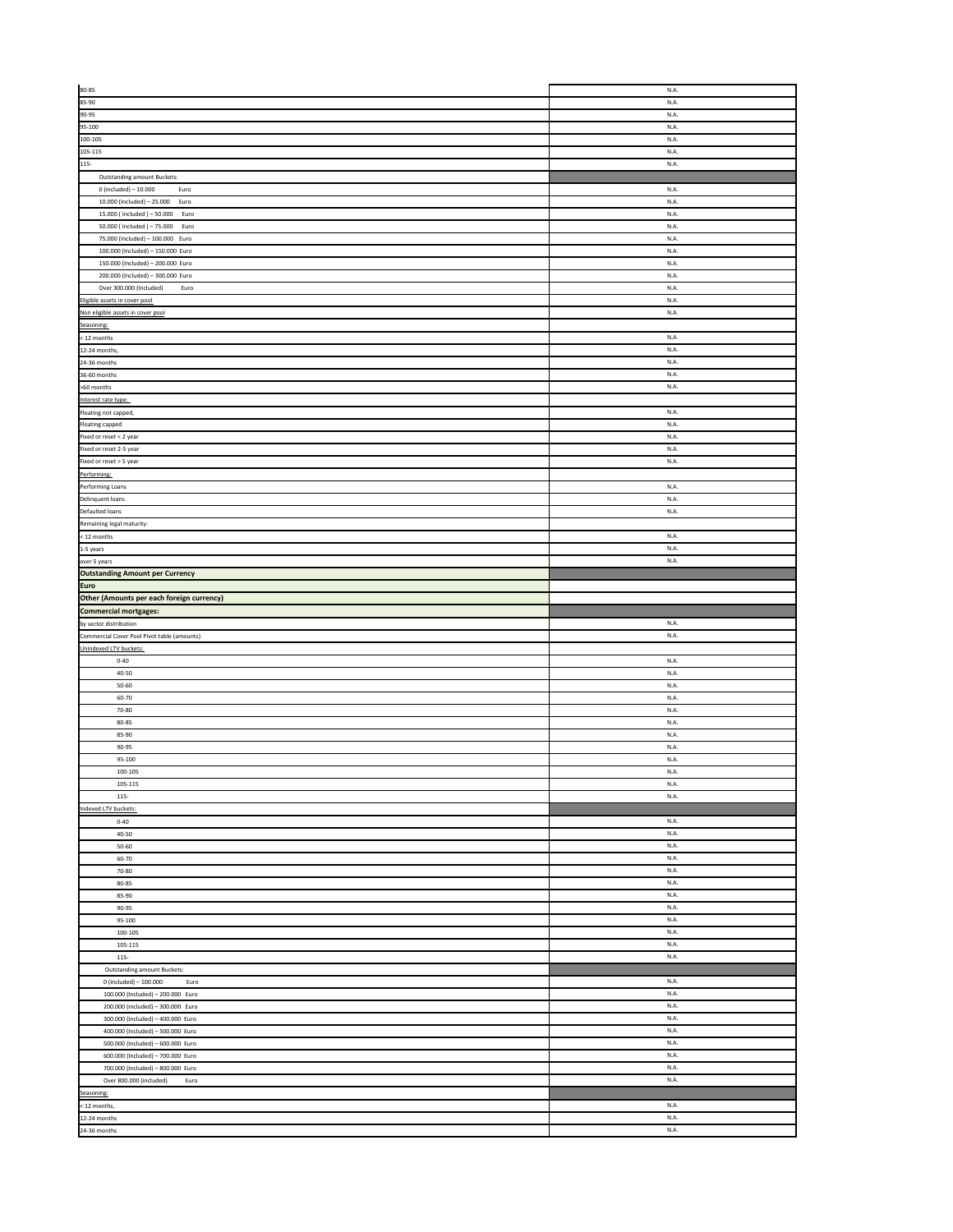| 36-60 months                                                                                                                                                           |                        | N.A.       |                    |
|------------------------------------------------------------------------------------------------------------------------------------------------------------------------|------------------------|------------|--------------------|
| >60 months                                                                                                                                                             |                        | N.A.       |                    |
| Interest rate type:                                                                                                                                                    |                        |            |                    |
| Floating not capped,                                                                                                                                                   |                        | N.A        |                    |
| <b>Floating capped</b>                                                                                                                                                 |                        | N.A.       |                    |
| Fixed or reset < 2 year                                                                                                                                                |                        | N.A.       |                    |
| Fixed or reset 2-5 year                                                                                                                                                |                        | N.A.       |                    |
| Fixed or reset > 5 year                                                                                                                                                |                        | N.A.       |                    |
| Performing:                                                                                                                                                            |                        |            |                    |
| Performing Loans                                                                                                                                                       |                        | N.A.       |                    |
| Delinquent loans                                                                                                                                                       |                        | N.A.       |                    |
| Defaulted loans                                                                                                                                                        |                        | N.A.       |                    |
| Remaining legal maturity:                                                                                                                                              |                        |            |                    |
| < 12 months                                                                                                                                                            |                        | N.A.       |                    |
| 1-5 years                                                                                                                                                              |                        | N.A.       |                    |
| over 5 years                                                                                                                                                           |                        | N.A.       |                    |
| <b>Outstanding Amount per Currency</b>                                                                                                                                 |                        |            |                    |
| Euro                                                                                                                                                                   |                        |            |                    |
| Other (Amounts per each foreign currency)                                                                                                                              |                        |            |                    |
| Composition of the public cover pool                                                                                                                                   |                        |            |                    |
| Public Cover Pool Pivot table                                                                                                                                          |                        |            |                    |
|                                                                                                                                                                        | Sovereign              | 0,52%      |                    |
|                                                                                                                                                                        | Region/Federal state   | 23,84%     |                    |
| Type of claim: State, Regional authorities, Local authorities, enterprise with implicit guarantee, enterprise with explicit guarantee, other debtors                   | Municipality           | 75,28%     |                    |
|                                                                                                                                                                        | Others                 | 0,36%      |                    |
|                                                                                                                                                                        | Bonds                  | 40,57%     |                    |
| Proportion of bonds and loans                                                                                                                                          | Loans                  | 59,43%     |                    |
|                                                                                                                                                                        | 1) Italy               | 98,79%     |                    |
|                                                                                                                                                                        | Sovereign              | 0,53%      |                    |
|                                                                                                                                                                        | Region / Federal State | 24,02%     |                    |
|                                                                                                                                                                        | Municipality           | 75,45%     |                    |
|                                                                                                                                                                        | Others                 | 0%         |                    |
|                                                                                                                                                                        | 2) Spain               | 0,15%      |                    |
|                                                                                                                                                                        | Sovereign              | 0%         |                    |
| Geographical and type of distribution of loans within public sector cover pool (by country and within a country by State, Region, City, Municipality, PS company, etc) | Region / Federal State | 100,00%    |                    |
|                                                                                                                                                                        | Municipality           | 0%         |                    |
|                                                                                                                                                                        | Others                 | 0%         |                    |
|                                                                                                                                                                        | 3) France              | 1,06%      |                    |
|                                                                                                                                                                        | Sovereign              | 0%         |                    |
|                                                                                                                                                                        | Region / Federal State | 9,99%      |                    |
|                                                                                                                                                                        | Municipality           | 70,32%     |                    |
|                                                                                                                                                                        | Others                 | 19,69%     |                    |
|                                                                                                                                                                        |                        | Amount/mln | %/Total Cover Pool |
|                                                                                                                                                                        |                        | $\epsilon$ |                    |
|                                                                                                                                                                        |                        | 627,93     | 18,68%             |
|                                                                                                                                                                        |                        | 354,67     | 10,55%             |
|                                                                                                                                                                        |                        | 284,69     | 8,47%              |
|                                                                                                                                                                        |                        | 263,83     | 7,85%              |
| Italy Exposure (10 biggest borrowers)                                                                                                                                  |                        | 110,84     | 3,30%              |
|                                                                                                                                                                        |                        | 85,22      | 2,54%              |
|                                                                                                                                                                        |                        | 78,58      | 2,34%              |
|                                                                                                                                                                        |                        | 75,98      | 2,26%              |
|                                                                                                                                                                        |                        | 49,98      | 1,49%              |
|                                                                                                                                                                        | $\overline{10}$        | 49,31      | 1,47%              |
| Presence of soft/hard bullet structures in the public sector covered bond                                                                                              |                        | N.A.       |                    |
| If present, length of the extension periods                                                                                                                            |                        | N.A.       |                    |
| Inclusion of derivatives included in the cover pool                                                                                                                    |                        | N.A.       |                    |

### **Key Concepts Explanation**

| <b>Table C.</b> Key Concepts Explanation                                         |                                                                                                                                                                                                                                                                                                   |
|----------------------------------------------------------------------------------|---------------------------------------------------------------------------------------------------------------------------------------------------------------------------------------------------------------------------------------------------------------------------------------------------|
| <i><b>Overcollateralization</b></i>                                              |                                                                                                                                                                                                                                                                                                   |
| Information on overcollateralization calculation method and asset composition    | Refers to the Value of total Assets included<br>in the cover pool (defaulted loans excluded)<br>compared to the outstanding amount of<br>underlying Covered Bonds.                                                                                                                                |
| <b>Residential vs. commercial mortgages</b>                                      |                                                                                                                                                                                                                                                                                                   |
| Description of the difference made between residential and commercial properties | N.A.                                                                                                                                                                                                                                                                                              |
| Description of property classification as commercial                             | N.A.                                                                                                                                                                                                                                                                                              |
| Inclusion of working capital in the valuation for commercial property (Yes/No)   | N.A.                                                                                                                                                                                                                                                                                              |
| Insured mortgages (if part of the cover pool)                                    |                                                                                                                                                                                                                                                                                                   |
| Loans insurance characteristics                                                  | N.A.                                                                                                                                                                                                                                                                                              |
| Details of insurers                                                              | N.A.                                                                                                                                                                                                                                                                                              |
| <b>NPLs</b>                                                                      |                                                                                                                                                                                                                                                                                                   |
|                                                                                  | Defaulted Assets means Receivables which<br>have been classified by the Servicer on<br>behalf of the Covered Bonds Guarantor as<br>Crediti in Default and/or the Securities<br>which have been classified by the Servicer<br>on hebalf of the Covered Bonds Guarantor<br>as Defaulted Securities. |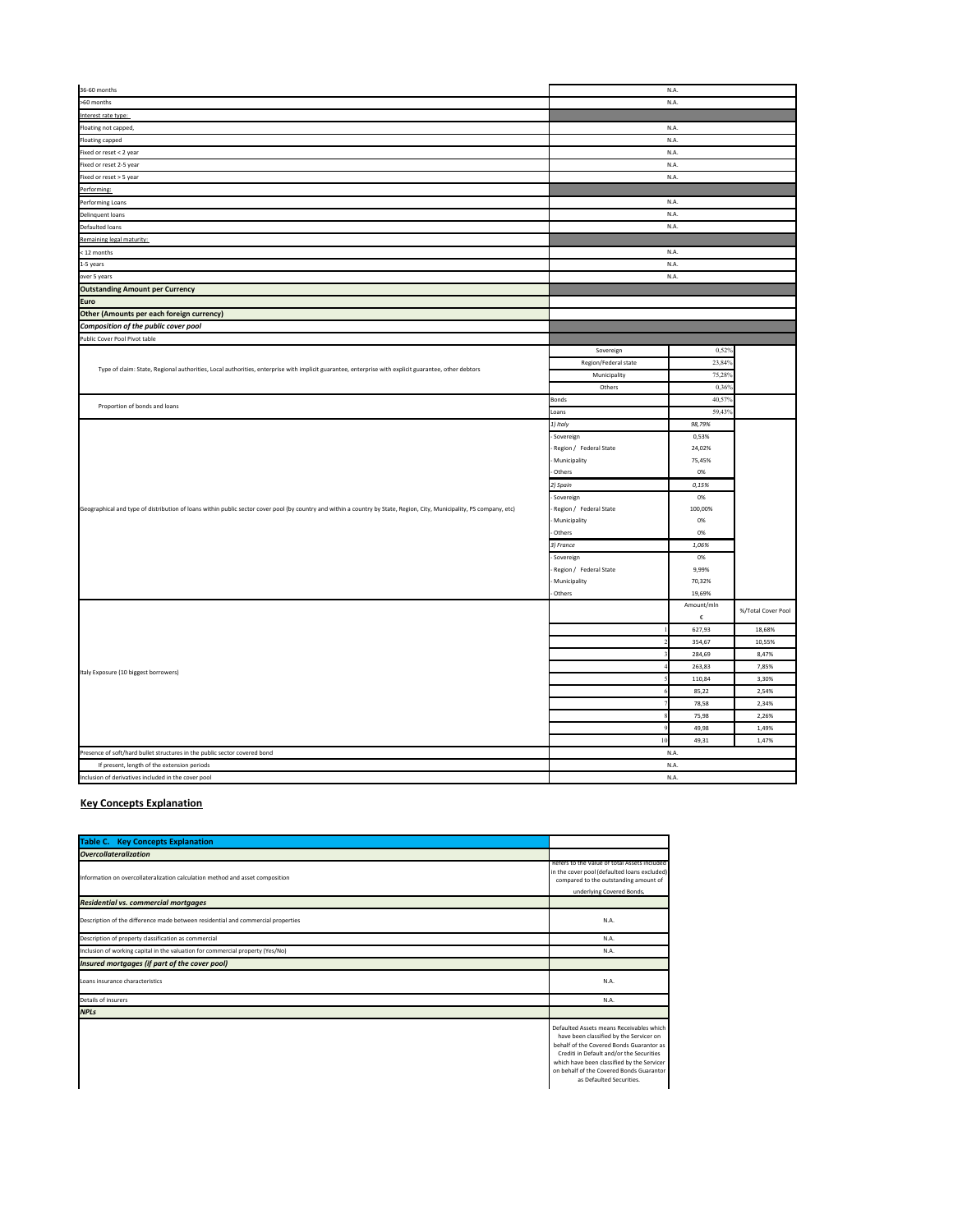|                                                                                                                                                                                                                 | Defaulted Loans means (i) a Receivable<br>classified as "in sofferenza" in accordance<br>with the provisions of the Collection<br>Policies, as intepreted and applied in<br>compliance with the provisions of the Bank<br>of Italy's supervisory regulations (Istruzioni<br>di Vigilanza della Banca d'Italia) and in<br>accordance with a prudent management of<br>the Receivables carried out with the highest<br>professional standards; and (ii) a<br>Receivable classified as Delinquent for at<br>least 180 days.                                                                                                                                                                                                                                                                                                                                                                                                                                                                                                                                                                                                                             |
|-----------------------------------------------------------------------------------------------------------------------------------------------------------------------------------------------------------------|-----------------------------------------------------------------------------------------------------------------------------------------------------------------------------------------------------------------------------------------------------------------------------------------------------------------------------------------------------------------------------------------------------------------------------------------------------------------------------------------------------------------------------------------------------------------------------------------------------------------------------------------------------------------------------------------------------------------------------------------------------------------------------------------------------------------------------------------------------------------------------------------------------------------------------------------------------------------------------------------------------------------------------------------------------------------------------------------------------------------------------------------------------|
| Definition of Defaulted Assets                                                                                                                                                                                  | Defaulted Securities means (i) any<br>Securities classified as "in sofferenza" in<br>compliance with the Collection Policies, as<br>interpreted and applied in compliance with<br>the Bol Regulations and in accordance with<br>principles governing the prudential<br>administration of the Receivables and with<br>the maximum standard of diligenza<br>professionale and (ii) the Securities that<br>may be considered as "in default" in<br>accordance with the provisions of the<br>respective Relevant Securities Documents<br>and (iii) the Delinquent Securities for more<br>than 30 Business Days starting from the<br>maturity date provided for under the<br>respective Relevant Securities Documents<br>(for the avoidance of doubts, in this latter<br>case both Securities in respect of which the<br>respective Relevant Securities Documents<br>provide for the classification as in "default"<br>for non payment for more than 30 Business<br>Days and Securities in respect of which no<br>particular term is provided for under the<br>respective Relevant Securities Documents<br>could be classified as Defaulted Securities). |
| Distinction between performing and non performing loans in the cover pool                                                                                                                                       | "Performing Loans" are loans with no<br>arrears or arrears for up to 180 days; "Non -<br>Performing loans" are in Arrears for at least<br>180 days or have been classified as<br><b>Delinquent Credit</b>                                                                                                                                                                                                                                                                                                                                                                                                                                                                                                                                                                                                                                                                                                                                                                                                                                                                                                                                           |
| Eligibility of defaulted loans as part of the cover pool (Yes/No)                                                                                                                                               | No<br>No                                                                                                                                                                                                                                                                                                                                                                                                                                                                                                                                                                                                                                                                                                                                                                                                                                                                                                                                                                                                                                                                                                                                            |
| ligibility of loans in foreclosure procedure as part of the cover pool (and, in case, provisioning made in respect of the value of these loans in the cover pool) (Yes/No)<br><b>Capped floating rate loans</b> |                                                                                                                                                                                                                                                                                                                                                                                                                                                                                                                                                                                                                                                                                                                                                                                                                                                                                                                                                                                                                                                                                                                                                     |
| Description of the types of caps for the loans                                                                                                                                                                  | N.A.                                                                                                                                                                                                                                                                                                                                                                                                                                                                                                                                                                                                                                                                                                                                                                                                                                                                                                                                                                                                                                                                                                                                                |
| Soft Bullets (Extendable maturity)<br>Description of the soft bullet structures (circumstances under which soft bullet could be used)                                                                           | N.A.                                                                                                                                                                                                                                                                                                                                                                                                                                                                                                                                                                                                                                                                                                                                                                                                                                                                                                                                                                                                                                                                                                                                                |
|                                                                                                                                                                                                                 |                                                                                                                                                                                                                                                                                                                                                                                                                                                                                                                                                                                                                                                                                                                                                                                                                                                                                                                                                                                                                                                                                                                                                     |
| <b>ABS</b>                                                                                                                                                                                                      |                                                                                                                                                                                                                                                                                                                                                                                                                                                                                                                                                                                                                                                                                                                                                                                                                                                                                                                                                                                                                                                                                                                                                     |
| imitations on ABS in the cover pool                                                                                                                                                                             | None                                                                                                                                                                                                                                                                                                                                                                                                                                                                                                                                                                                                                                                                                                                                                                                                                                                                                                                                                                                                                                                                                                                                                |
| Further regulations (legal or contractual) for ABS in the pool (e.g. only self -issued/others)                                                                                                                  | Under the MEF Decree, the following assets,<br>inter alia, may be assigned to the<br>purchasing company, together with any<br>ancillary contracts aimed at<br>hedging the financial risks embedded in the<br>relevant assets: (iii) securities satisfying the<br>requirements set forth under article 2,<br>paragraph 1, letter c) of<br>the MEF Decree (as define below) (the<br>'Public Securities") and (iv) securities issued<br>in the framework of securitisations with<br>95% of the underlying assets<br>of the same nature as in (i) and (ii) above<br>and having a risk weighting not higher than<br>20% under the standardised approach (the<br>"ABS Securities" and,                                                                                                                                                                                                                                                                                                                                                                                                                                                                    |
|                                                                                                                                                                                                                 | together with the Mortgage Receivables<br>and the Public Securities, the "Assets"),                                                                                                                                                                                                                                                                                                                                                                                                                                                                                                                                                                                                                                                                                                                                                                                                                                                                                                                                                                                                                                                                 |
|                                                                                                                                                                                                                 | and, within certain limits, Integration Assets                                                                                                                                                                                                                                                                                                                                                                                                                                                                                                                                                                                                                                                                                                                                                                                                                                                                                                                                                                                                                                                                                                      |
| <b>Substitute Asset</b><br>Details on eligibility criteria of the types of assets that can be considered as substitute asset                                                                                    | For the purpose of ensuring compliance<br>with the tests described above and<br>pursuant to article 2 of the MEF Decree, in<br>addition to eligible assets which<br>are generally eligible, the following assets<br>may be used for the purpose of the<br>integration of the cover pool:<br>(a) the creation of deposits with banks<br>incorporated in public administrations of<br>States comprised in the European Union,<br>the European Economic<br>Space and the Swiss Confederation (the<br>"Admitted States" or in a State which<br>attract a risk weight factor equal to 0%<br>under the "Standardised<br>Approach" to credit risk measurement;<br>(b) the assignment of securities issued by<br>the banks referred to under (a) above.<br>having a residual maturity not exceeding<br>one year                                                                                                                                                                                                                                                                                                                                             |
| List of eligible assets allowed by law / Asset classes currently included in the cover pool                                                                                                                     | Deposits with banks incorporated in public<br>administrations of States comprised in the<br>European Union, the European Economic<br>Space and the Swiss Confederation                                                                                                                                                                                                                                                                                                                                                                                                                                                                                                                                                                                                                                                                                                                                                                                                                                                                                                                                                                              |
| Loan-to-Value                                                                                                                                                                                                   |                                                                                                                                                                                                                                                                                                                                                                                                                                                                                                                                                                                                                                                                                                                                                                                                                                                                                                                                                                                                                                                                                                                                                     |
| Description of LTV calculation method (indexed)<br>requency of real estate valuation for the purpose of calculating index CLTV                                                                                  | N.A.<br>N.A.                                                                                                                                                                                                                                                                                                                                                                                                                                                                                                                                                                                                                                                                                                                                                                                                                                                                                                                                                                                                                                                                                                                                        |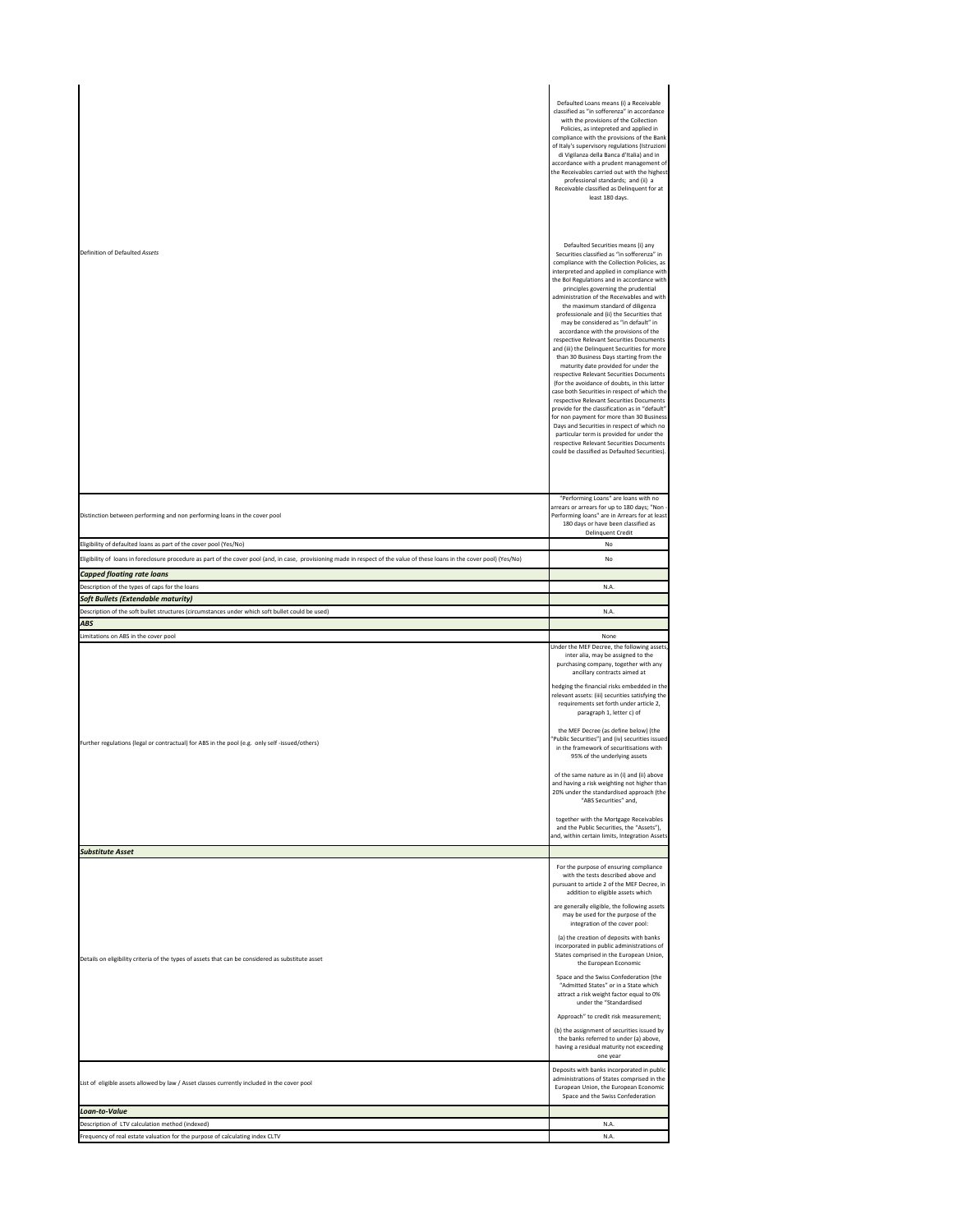| Description of issuer's valuation techniques (e.g only once at inception vs. frequent re-evaluation which also will have an effect on accounting treatment of the loan/collateral) | N.A.                                                                                                                                                                                                                                                                                                                                                                                                    |
|------------------------------------------------------------------------------------------------------------------------------------------------------------------------------------|---------------------------------------------------------------------------------------------------------------------------------------------------------------------------------------------------------------------------------------------------------------------------------------------------------------------------------------------------------------------------------------------------------|
| Date of the last valuation of the property                                                                                                                                         | N.A.                                                                                                                                                                                                                                                                                                                                                                                                    |
| <b>Derivatives</b>                                                                                                                                                                 |                                                                                                                                                                                                                                                                                                                                                                                                         |
| Hedging of interest risk                                                                                                                                                           | Yes                                                                                                                                                                                                                                                                                                                                                                                                     |
| Hedging of duration risk                                                                                                                                                           | No                                                                                                                                                                                                                                                                                                                                                                                                      |
| Hedging of currency risk                                                                                                                                                           | N.A.                                                                                                                                                                                                                                                                                                                                                                                                    |
| Further information on derivatives                                                                                                                                                 |                                                                                                                                                                                                                                                                                                                                                                                                         |
| Presence of internal vs. external swap counterparties                                                                                                                              | Intesa Sanpaolo SpA acts as swap<br>counterparty                                                                                                                                                                                                                                                                                                                                                        |
| <b>Legal maturity</b>                                                                                                                                                              |                                                                                                                                                                                                                                                                                                                                                                                                         |
| Definition of legal maturity for asset in cover pool and cover bond                                                                                                                | For Covered Bond legal maturity date is<br>defined as "item 8" of Issue Final Terms<br>(Maturity Date). For asset in cover pool<br>legal maturity is defined as the<br>date of last instalment contractually<br>scheduled                                                                                                                                                                               |
| <b>Delinquent loans</b>                                                                                                                                                            |                                                                                                                                                                                                                                                                                                                                                                                                         |
| Definition of "delinquent loan"                                                                                                                                                    | "Delinquent loans" means those loans<br>which have an Arrears Ratio higher or equal<br>to 1 (one) for each instalment or coupon<br>with the exclusion of the last instalment in<br>the related amortising plan and which have<br>an Arrears Ratio higher than 0 (zero) with<br>reference to the last instalment or coupon<br>of the related amortising plan.<br>Arrears Ratio means, at the end of each |
|                                                                                                                                                                                    | relevant period, the ratio between (a) all<br>amounts due and unpaid as principal and/or<br>interest (excluding any default interest) in<br>relation to the relevant Receivable and (b)<br>the amount of the instalment of the<br>relevant Receivable which was due<br>immediately prior to the end of that month.                                                                                      |
| <b>Limited certification</b>                                                                                                                                                       |                                                                                                                                                                                                                                                                                                                                                                                                         |
| Definition of "limited-certification loan"                                                                                                                                         | N.A.                                                                                                                                                                                                                                                                                                                                                                                                    |

### **Additional information**

| <b>Table D. Additional information</b>                              | <b>Current year</b>        | $Y - 1$                                            | $Y-2$                      |
|---------------------------------------------------------------------|----------------------------|----------------------------------------------------|----------------------------|
| <b>Ratings information</b>                                          |                            |                                                    |                            |
| Current ratings and recent rating history                           |                            |                                                    |                            |
| Senior unsecured ratings by Moody's, S&P, Fitch, DBRS               | Baa1 / BBB/BBB/ BBB (high) | Baa1 / BBB/BBB-/ BBB Baa1 / BBB/BBB/ BBB<br>(high) | (high)                     |
| Senior secured (covered bond) ratings by Moody's, S&P, Fitch        | A <sub>2</sub>             | A <sub>2</sub>                                     | A <sub>2</sub>             |
| Financial strength ratings by Moody's and Viability Rating by Fitch | $n.a.$ / bbb               | $n.a.$ / bbb                                       | n.a. / bbb                 |
| Sovereign ratings by Moody's, S&P, Fitch, DBRS                      | Baa3/BBB/BBB/BBB (high)    | Baa3/BBB/BBB-/BBB<br>(high)                        | Baa3/BBB/BBB/BBB<br>(high) |